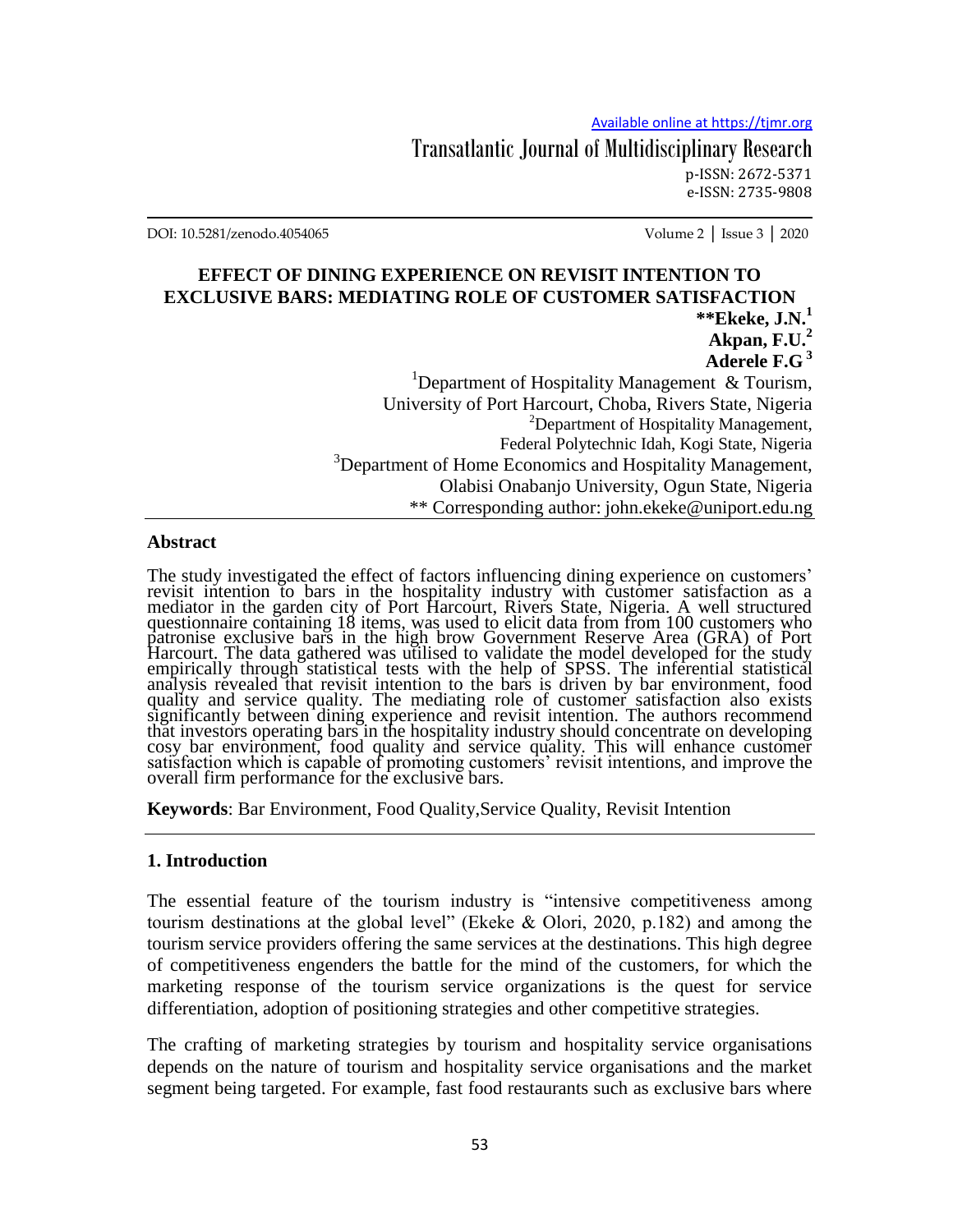# Available online at https://tjmr.org Transatlantic Journal of Multidisciplinary Research p-ISSN: 2672-5371 e-ISSN: 2735-9808

tourists and visitors have their meals and drinks at destinations are expected to provide their customers with memorable dining experiences in order to enhance the level of customer satisfaction and other customer behavioural intentions such as revisit intention(Ali, & Amin, 2014; Nwaokah & Nne , 2018; Benerjeen & Singania, 2018, Diab, Mohammed, Mansour & Saad, 2016).

It is therefore the marketing task of owners/managers of exclusive bars to understand factors capable of enhancing the dining experience of its target markets with a view to providing same in order to build its brand positioning strategies and deliver memorable experiential value. It is on the basis of this understanding that, Goyal and Singh (2007) categorized fast food restaurants' attributes into six major attribute groups that would affect the intention to revisit fast food restaurant. It includes the variety of food, food taste and quality, ambiance and hygiene, service speed, price and location provided by the restaurant.

Stevens, Knutson, and Patton, (1995) proposed the DINESERV factors as the attributes of fast food restaurants that are capable of enhancing customers' behavioural intentions. The factors include food quality, atmospherics, service quality, convenience, and price and value. The factors capable of influencing consumers dining experience and how they affect consumer behavioural intentions have been studied in various contexts(Brady & Cronin 2001; Chebat and Michon, 2003; Inocencioa, Madambab, Mojicac, & Zapata, Jr 2016)). This current study attempts to investigate the effect of factors influencing dining experience on customers' revisit intention, with customer satisfaction serving as the mediating variable in the context of exclusive bars in Port Harcourt, River State, Nigeria.

## **Conceptual Review and Research Model**



# **Figure 1: Dining Experiential Value Factors and Customers' Revisit Intention Model**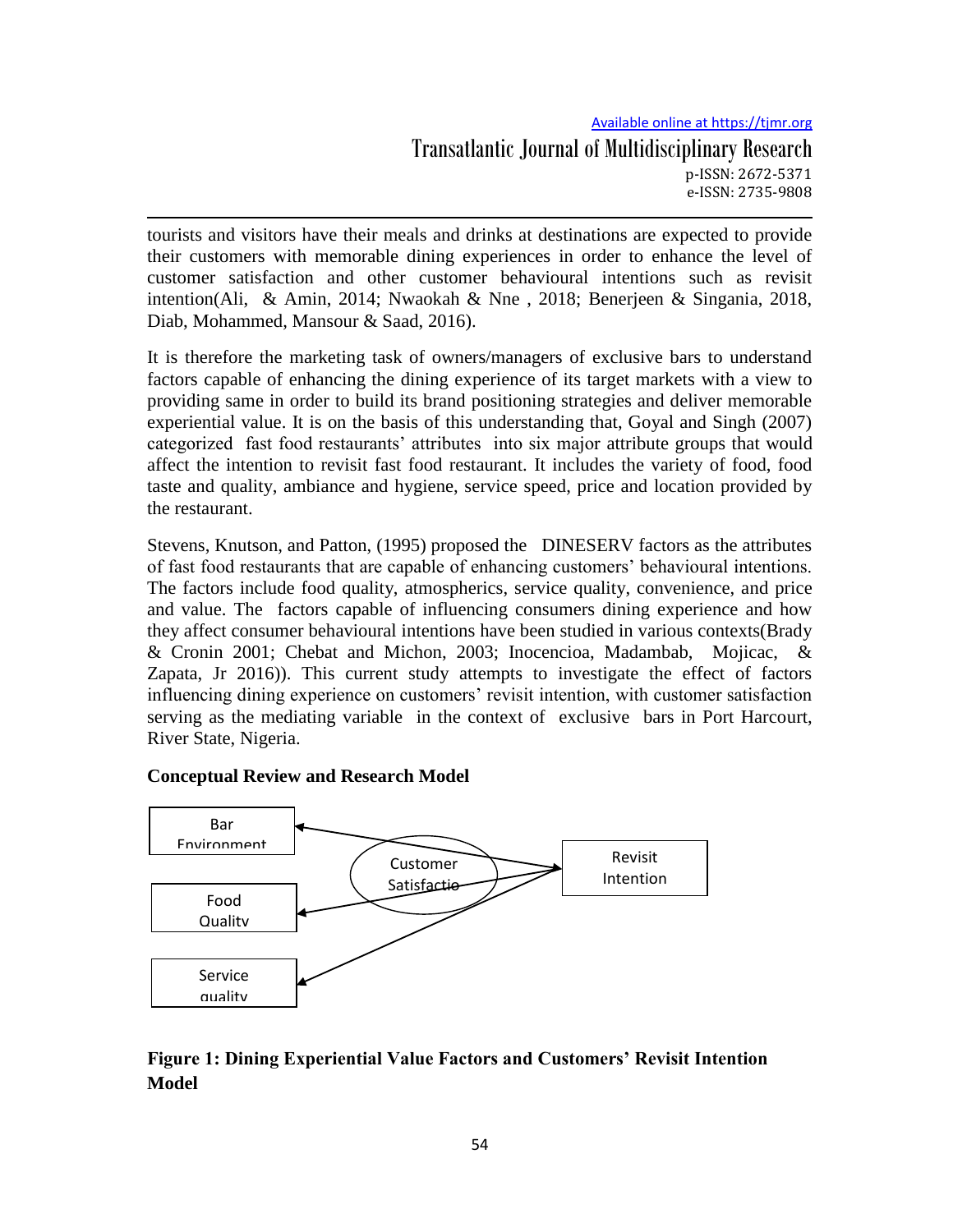The research model demonstrates that bar environment, food quality and service quality are the three dimensions used in investigating the effect of dining experience factors on revisit intention of exclusive bars in Port Harcourt. In he empirical study, customer satisfaction is acting as the mediating variable.

# **Dining Experience Factors**

The DINESERV factors including food quality, atmosphere, service quality, convenience, and price and value (Stevens, Knutson, et al, 1995) have been confirmed in several empirical studies to affect customer satisfaction in dining facilities across the world. The factors have been found to influence customer satisfaction, return intention and word-of-mouth endorsement positively. This current study investigates the effect of three of the factors (bar environment, food quality and service quality) on customer patronage in exclusive bars in Port Harcourt, Rivers State, Nigeria.

**Bar Environment:** Physical environment is described by Bitner (1992, p.45) as "servicecapes" where service is delivered and refers to "… all of the objective physical factors that can be controlled by the firm to enhance (or con-strain) employee and customer actions". The effects of the physical environment on customers in a service context is considered very critical as an antecedent of consumer satisfaction and other consumer behavioural intentions. Bitner (1992 p.58) defined "servicescape" as a manmade environment, while Amould, Price and Tierney (1998 p. 90) describe a physical environment as a conscious design of a place. In the context of a restaurant, Ryu and Jang (2008) used "Dinescape" for the physical environment of upscale restaurants. Dinescape has six dimensions: facility aesthetics (decor, architectural design or interior design. Interior design includes colour, furniture, wall decoration, painting, table, flower and design, (Ryu & Jang, 2008a, p.15), ambiance(music, odour and temperature, (Ryu & Jang, 2008b, p.66), lighting(), layout (placement of machinery, materials and furniture in an environment, (Ryu and Jang, 2008a)., table setting (table design) and staff (appearance, number, costume of the employees (Ryu & Jang, 2008b, p. 1156). The foregoing explain the need for restaurant and bar owners/managers to make deliberate effort at providing an environment that is inviting and suitable for the dining experience of their target market.

**Food Quality:** Jeong and Seo, (2013) describes food as one of the most important elements that defines quality life. Due to its importance it is used as a yardstick to measure or ascertain a restaurant's quality. There seems to be no consensus on the attributes of food quality which makes it possible for all

food attributes to be lumped together in one variable that is described as food quality (Sulek & Hensley, 2004). In extant literature, the following is seen as attributes of food quality: presentation of food in attractive packaging or informative labelling; if the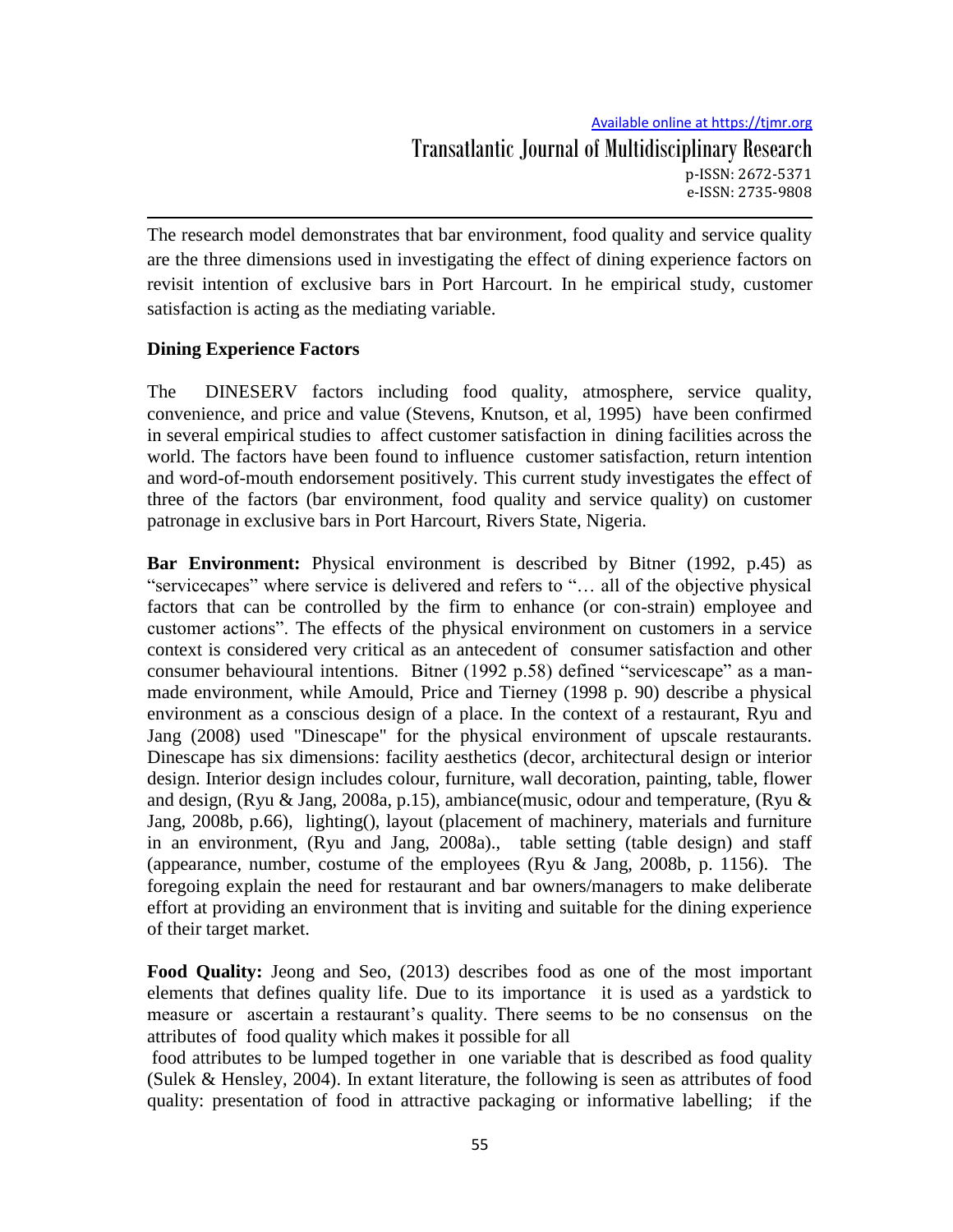# Available online at https://tjmr.org Transatlantic Journal of Multidisciplinary Research p-ISSN: 2672-5371 e-ISSN: 2735-9808

ingredients are in a complete mixture of necessary raw materials; contains fresh ingredients; meals with consistent tastes, consistent portions, and is delivered at consistent temperatures. Food quality is noted in extant literature as a core attribute that customers consider when deciding on a restaurant (Sulet & Hensley, 2004; Namkung & Jang, 2007).

**Service Quality:** Stephens and Juran, (2004) views quality as fitness for use, while Zeithaml and Bitner, (1996) defined service quality as the delivery of excellent or superior service relative to customer expectation. However, it is important to note that due to the intangible nature of services, both service providers and consumers find it difficult to measure service quality. Parasuraman, Zeithaml, and Berry (1988) developed SERVQUAL as a model for measuring service quality. Researchers continue to use the model for empirical studies despite criticisms. It is based on high level of criticisms that Stevens, et al, (1995) developed a 29–item scale named Dineserv. The Dineserv model was conceptualized as a dedicated model to measure service quality in restaurants. Dineserv is made up of five dimensions as that of Servqual. Perhaps, it is the absence of restaurant services in the conceptualisation of Parasuraman, et al (1998) that defines one of the shortcomings of SERVQUAL. Studies such as, Vanniarajan, (2009) Kim, Joung, Yuan, Wu, & Chen, (2009) and Kim, McCahon, & Miller, (2003) have used Dineserv model to measure service quality.

# **Revisit Intentions**

Young, Clark, and McIntyre (2007, p.92) defined return patronage intention as "the likelihood that a current customer of a restaurant expects to return in the future for a dining experience". It is crucial for bars to ensure that customers are satisfied at all times because it is only satisfied customers that may be willing to go back to a service brand for patronage. It is important that restaurant managers and their owners enhance the level of customer satisfaction of their customers in order to ensure a return visit (Darley, Luethge, & Thatte, 2008).

Extant literatures suggest that customers who return for patronage are truly satisfied customers who tend to spend more, spread positive word of mouth, and remain loyal instead of switching to a competitor (Mohsan, Nawaz, Khan, Shaukat, & Aslam, 2011). However, Fowler (2003) argues that it is possible for organisations to compromise customers' return behaviour which is difficult to restore if lost. Previous empirical studies (Otengei, Changha, Kasekende, & Ntayi, 2014; Josiam, 2014; Ali, & Amin, 2014; Kim, Ng, & Kim, 2009) have revealed that dining factors which enhance customer satisfaction and return patronage intentions include physical environment, service quality, and food quality .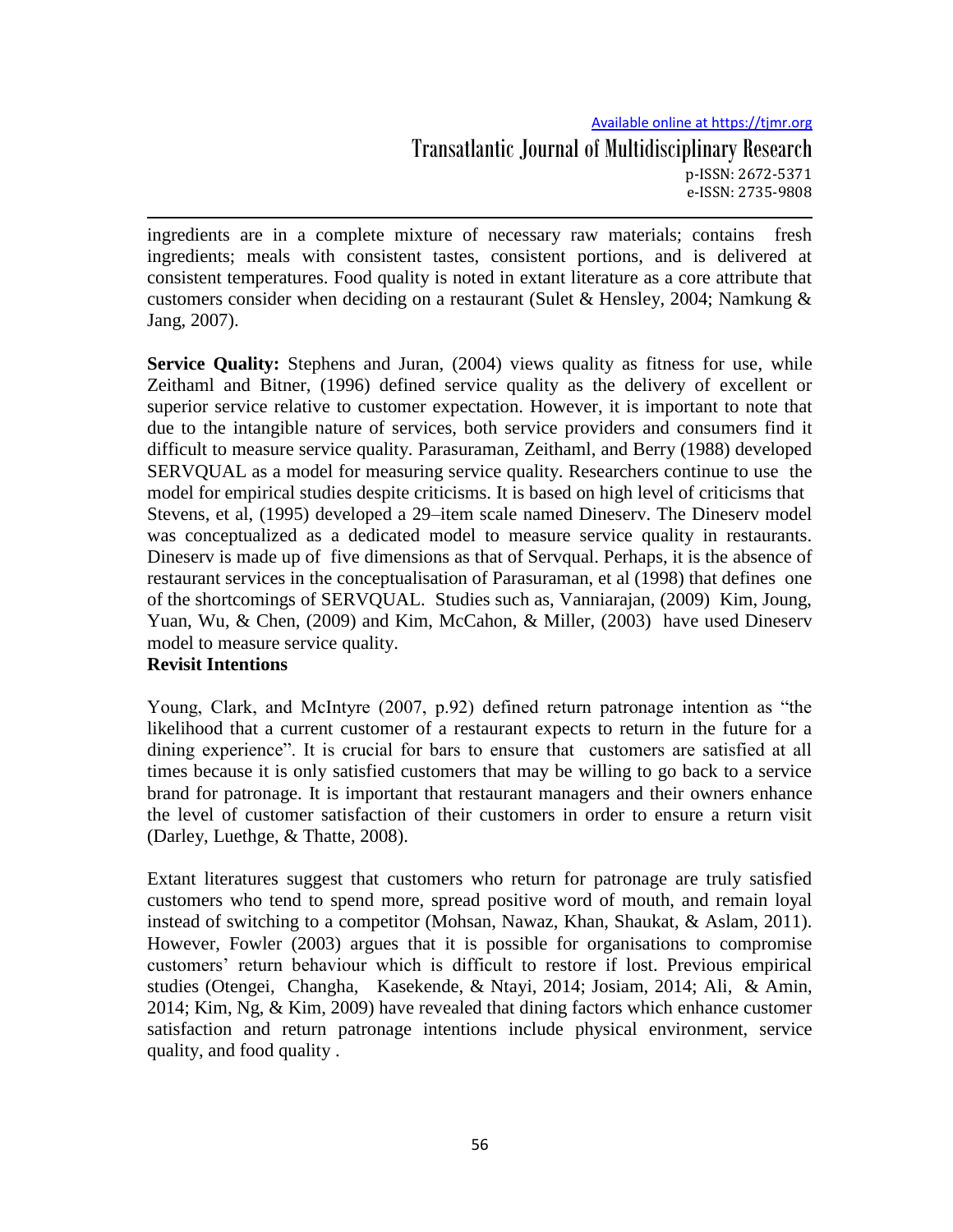## **Customer Satisfaction**

Customer satisfaction is defined by Tse and Wilton (1988, p. 204) as "consumer's response to the evaluation of the perceived discrepancy between prior expectation and the actual performance of the product as perceived after its consumption". Cronin and Taylor (1992) defined the concept as a judgment which is made by consumers on the basis of a specific service encounter. As noted by Bitner and Hubbert (1994), two ways of perceiving customer satisfaction are service-encounter and overall satisfaction. Service-encounter satisfaction occurs when consumers are satisfied with a specific service encounter while overall satisfaction is an evaluation based on multiple encounters.

Satisfaction connotes customers' attitudes that occur after comparing the quality of service that they received with their expectations. The implication is that consumers' level of satisfaction depends on the magnitude of the difference between the experienced satisfaction and the expected one. Service quality, food quality and bar environment has been food to enhance the level of customer satisfaction in the hospitality industry(Ladhari, 2009; Hui, Dube, & Chebat., 1997; Stevens, et al, 1995; Wakefiled & Blodgett, 1994, Brady and Cronin, 2001)

## **Empirical Review and Hypotheses Development**

#### **Bar environment and revisit intention**

In the context of the full service restaurants in Uganda, Otengei, et al, (2014) examined the key determinants brand loyalty. The findings of the quantitative research showed that dining experience (physical restaurant environment, food quality, service quality)and restaurant image were significant predictors of brand loyalty in full service restaurants in Uganda, while customer satisfaction was not a significant predictor of guest loyalty. Several other empirical studies (Ali, & Amin, 2014; Namkung & Jang, 2008; Soriano, 2002; Chow, Lau, Lo, Sha, & Yun, 2007;) in different market contexts confirmed the fact that bar or restaurant environment had significant positive effect on customers' bahavioural intentions such as customer satisfaction and revisit intention. We can thus hypothesize that;

# **H1: Bar environment significantly affects customers' revisit intention to exclusive bars in Port Harcourt, Nigeria**

## **Food quality and revisit intention**

Understanding what constitute food quality for a particular type of food in hospitality marketing is very important because it is critical to satisfying bar customers and the possibility of their returning to the same bar for re-patronage. Several empirical studies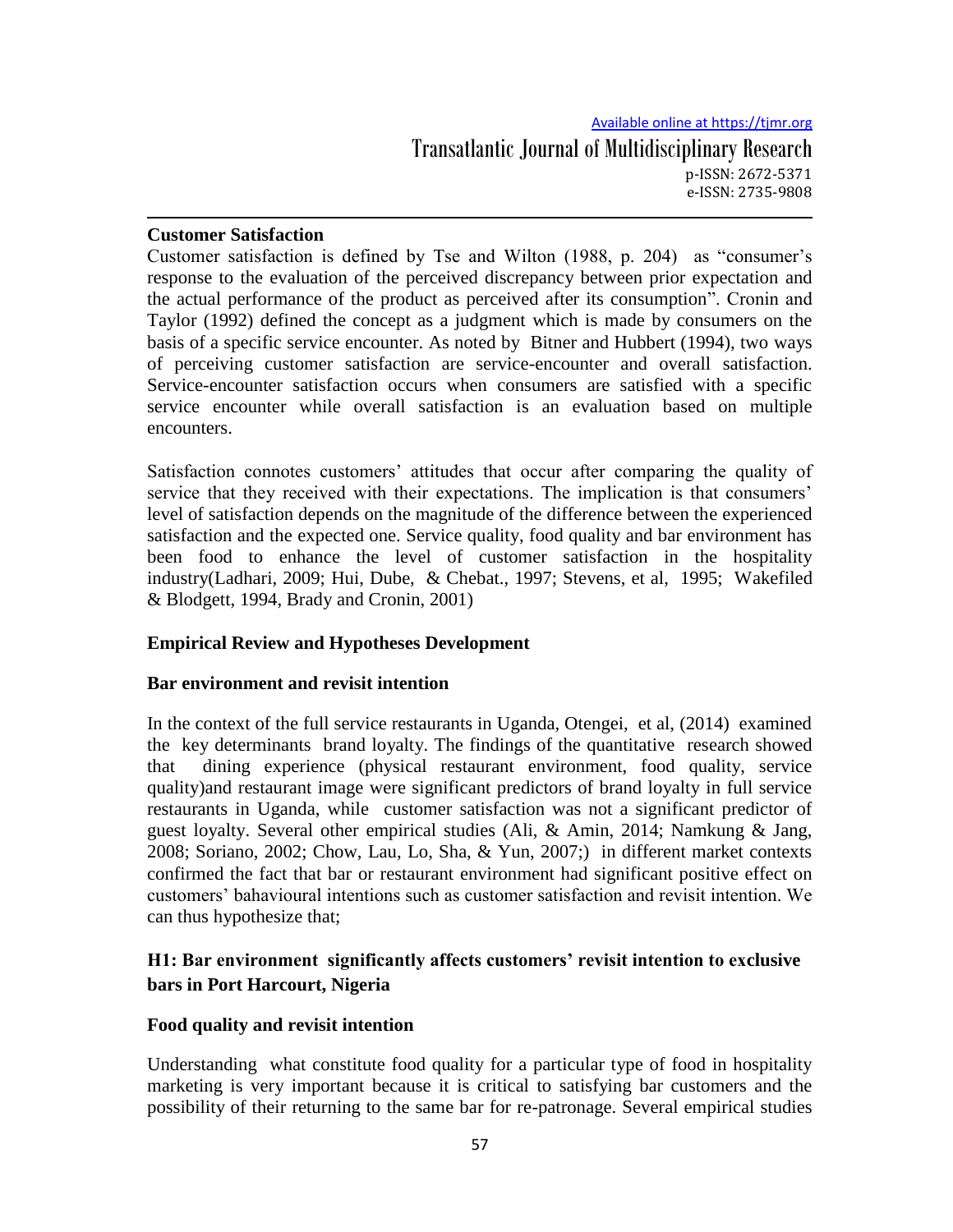in different market contexts tends to confirm the fact that, food quality has positive effect on consumer behavioural intentions.

In Nigeria, Nwaokah and Nne (2018) investigated the effect of food quality on patronage in the context of Quick-Service Restaurants in Port -Harcourt. The findings of the analysis showed that a significant relationship exist between food quality and patronage. In South Kolkata, Banerjeen and Singhania(2018) examined the effect of food quality, service quality, pricing, restaurant environment on customer satisfaction and how customer satisfaction influences revisit intentions and word of mouth. All the hypotheses were supported.

Based on the foregoing, we can hypothesize that;

# **H2: Food quality significantly affects customers' revisit intention to exclusive bars in Port Harcourt, Nigeria**

## **Service quality and revisit intention**

In the United States of America (USA), Josiam (2014) investigated the effect of restaurant attributes in a student run restaurant. The finding showed that six restaurant attributes that influence repeat purchase by customers include; food quality, ambience, cleanliness, consistency, menu variety and an effective price-value relationship. The authors are of the view that when entrepreneurs/managers of restaurants are able to enhance these attributes, the level of customer loyalty and retention will be raised.

Diab, Mohammed, Mansour, Saad, (2016) adapted the Dineserv model to investigate key dimensions of service quality and its effect on consumers' satisfaction and loyalty within the context of restaurant business in Sudan. The findings revealed that empathy, assurance, tangibility, and reliability were the most significant of the dimensions that had positive influence on customer satisfaction. On the other hand, assurance, empathy, and tangibility were the dimensions with the most significant and positive influence on customers' loyalty.

Other previous studies that investigated the effect of service quality on customers' behavioural intentions in various market contexts and locations in the hospitality sector are many. Few examples include: service quality on customer loyalty in restaurant chains at Jaipur, Rajasthan (Vijayvargy, 2014)

Service quality in restaurant customers in New Delhi (Tripathi & Dave (2014).

Chou, Wu, and Huang (as cited in Diab, Mohammed, Mansour, & Saad, 2016, p.156) suggest "that service quality is perceived as the most important factor and managers of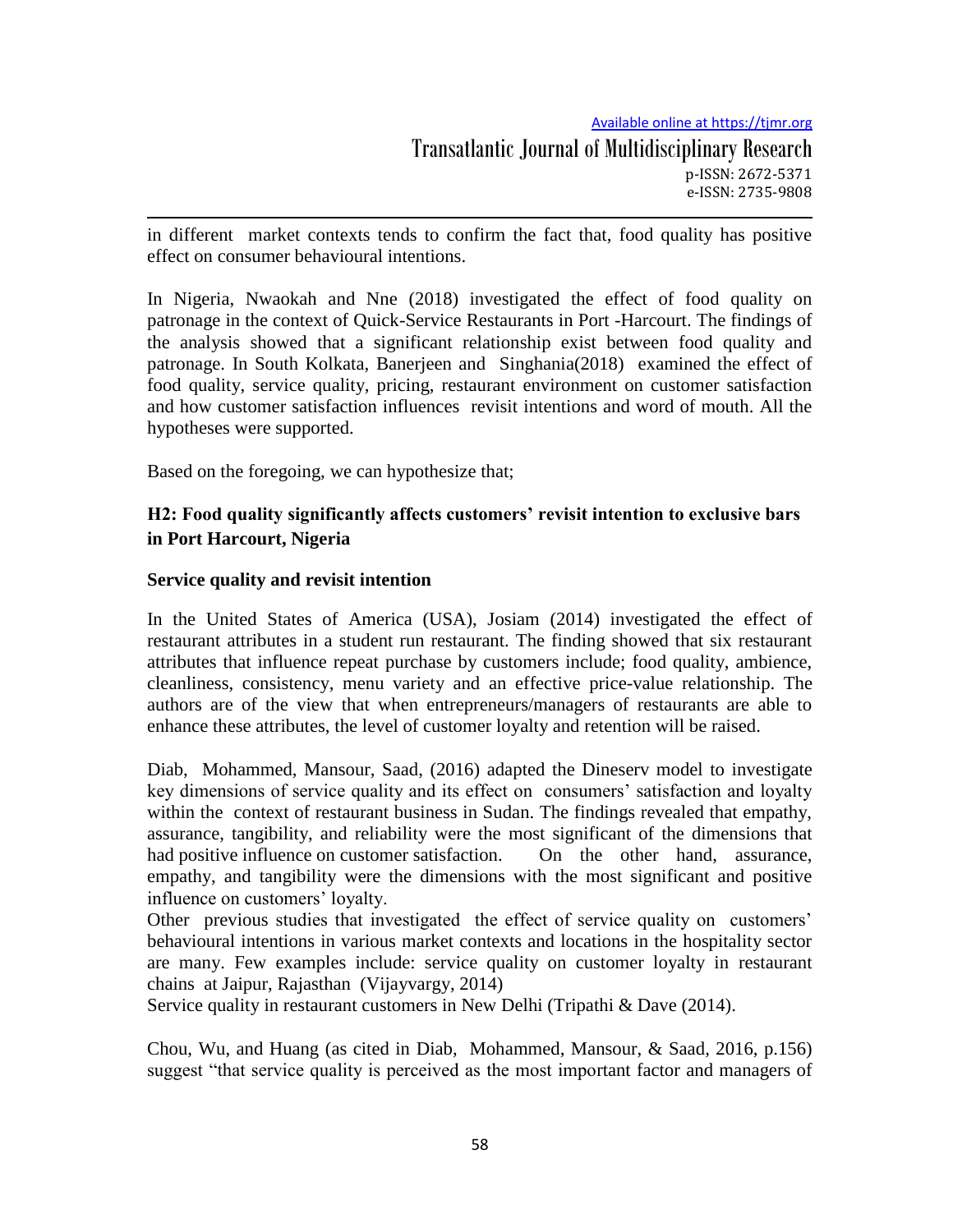restaurants should further understand customer behaviour to improve service quality in order to create value and satisfy customers".

From the foregoing, we therefore hypothesize that;

# **H3: Service quality significantly affects customers' revisit intention to exclusive bars in Port Harcourt, Nigeria**

# **Mediating role of Customer Satisfaction**

Within the context of the highly competitive sector of the restaurant sector of the hospitality industry in the Philippines, Inocencioa, et al (2016) investigated the antecedents of customer satisfaction. Utilizing resto-bars as the organisational scope, this study focused on evaluating the level of customer satisfaction with a view to determining which dining attributes affect customer satisfaction. The findings showed that, customer satisfaction ratings were highest for variety of menu , food presentation and freshness and temperature of food items. For food and beverage offerings, the attributes that were found to be significant determinants of customer satisfaction were; value for money and service while location and ambience were found to affect customer satisfaction significantly. On the other hand, customer satisfaction ratings were quite low for other factors such as coldness of beverages, food palatability, waiting time, appropriateness of price of food and beverage offerings and promotional discounts.

Stevens, et al, (1995) argues that in spite of the fact that there is no guarantee that satisfied customers will revisit the restaurant, yet experience proved that 90 per cent of the dissatisfied customers will not revisit the restaurant. It is therefore very crucial for service brands to ensure that their customers are satisfied at all times. In services marketing, customer satisfaction is of great interest because satisfaction links purchase/consumption to post-purchase behaviours such as attitude change, repeat purchase, positive word-of-mouth, and loyalty (Fornell, Johnson, Anderson, Cha, & Bryant, 1996; Stevens, et al, 1995); Oliver, 1994; Oliver, 1997)..

From the discussion so far, we can hypothesize that;

# **H4: Customer Satisfaction mediates the causal effect of dining experience factors on customers' revisit intention significantly. Research Methodology**

**Research design:** This empirical study adopted descriptive research design. The choice of the survey method is due to the fact that the research requires collection of data that deal with attitude, preference, behaviour and perception of customers of exclusive bars with a focus on the dining factors that influence revisit intention to the bars for continuous patronage. The fact that the research design allows the researcher to hypothesise several variables in measurable relationships also gives credence to its choice.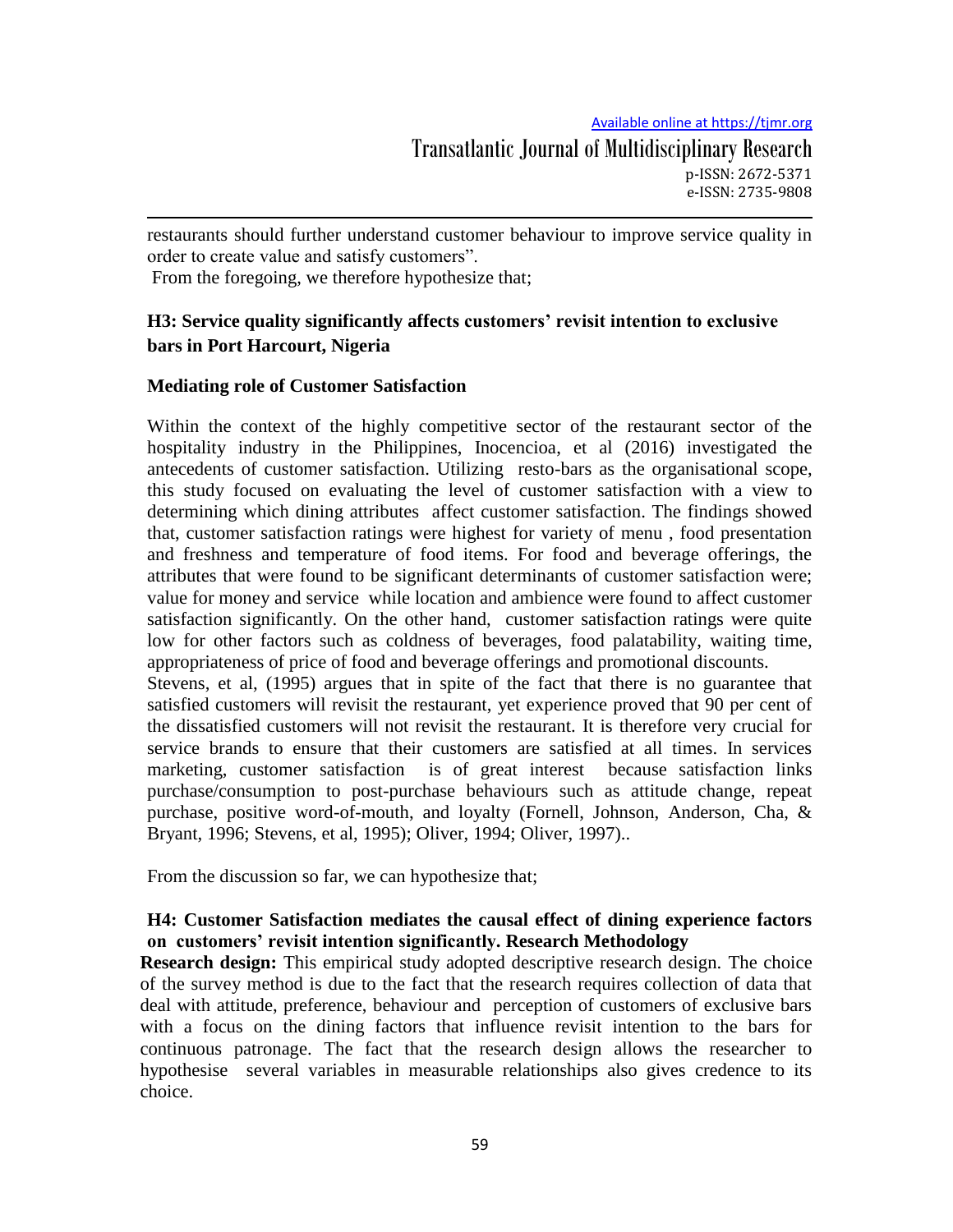# Available online at https://tjmr.org Transatlantic Journal of Multidisciplinary Research p-ISSN: 2672-5371 e-ISSN: 2735-9808

**Sample and data collection:** The target population for study were current customers of the exclusive bars who were found dining at the exclusive bars during the period of questionnaire administration. Since the total population was unknown, Freund and William's formula for sample size determination from unknown population was used to determine the sample size. This resulted in a sample size of 150. A well-structured questionnaire was used to elicit data from the respondents. The sampling method adopted was the judgmental sampling technique. Out of a total of 150 questionnaires distributed, 100 were retrieved and they all proved useable and were subjected to data analysis.

**Demographic Profile of Respondents:** The profile analysis of the respondents showed that 62 respondents (62%) were male while 38 respondents (38%) were female. Regarding age brackets, 10 respondents (10%), were less than 20 years, 42 respondents (42%) were within 20–29 years, 35 respondents (35%) were within 30–39 years while 13 respondents (13%) were greater than 40 years. This information shows that majority of the respondents were within the ages of  $20 - 29$  years.

Data on the respondents' level of education showed that there was on customer without formal education, while only one customer (1%) had the first school leaving certificate (FSLC); those with senior secondary school certificate (SSCE/GCE) were 22 (22%). The rest were represented as follows: Higher National Diploma and Bachelor degree (HND/B.SC) 48 (48%), MA/MSC/MBA (23) (23%) and Ph.D (6) (6%). From the information it shows that respondents with HND/B.SC are of the majority.

The analysis of the occupational status of respondents revealed the following:36 respondents (36%) were workers, 46(46%) were businessmen/women while 18 respondents (18%) were Students. This information implies that majority of the respondents were businessmen/women.

## **Measurement Instrument and Questionnaire design**

The major instrument for data collection was the questionnaire. Extant literature provided the sources of items used. However, they were readjusted in order to conform with the current study's research purpose and context. The two dimensions of factors determining dining experience of exclusive customers of bars were measured using items adapted from sources as follows; bar environment (Ryu , Lee & Kim, 2012; Han & Ryu (2009) food quality (Ryu, Lee & Kim 2012; Namkung & Jang, 2007) and service quality (Ryu , Lee & Kim, 2012, Liu and Jang (2009 ). The three items used for customer satisfaction were adapted from Ryu , Lee and Kim, 2012 and Lim (2010), while items for revisit intention were adapted from Ryu , Lee and Kim, (2012), Lim (2010) and Namkung and Jung (2007). All the measurement items were measured on a five-point Likert-type scale anchored by: Strongly Disagree [SD](1). Disagree [D](2),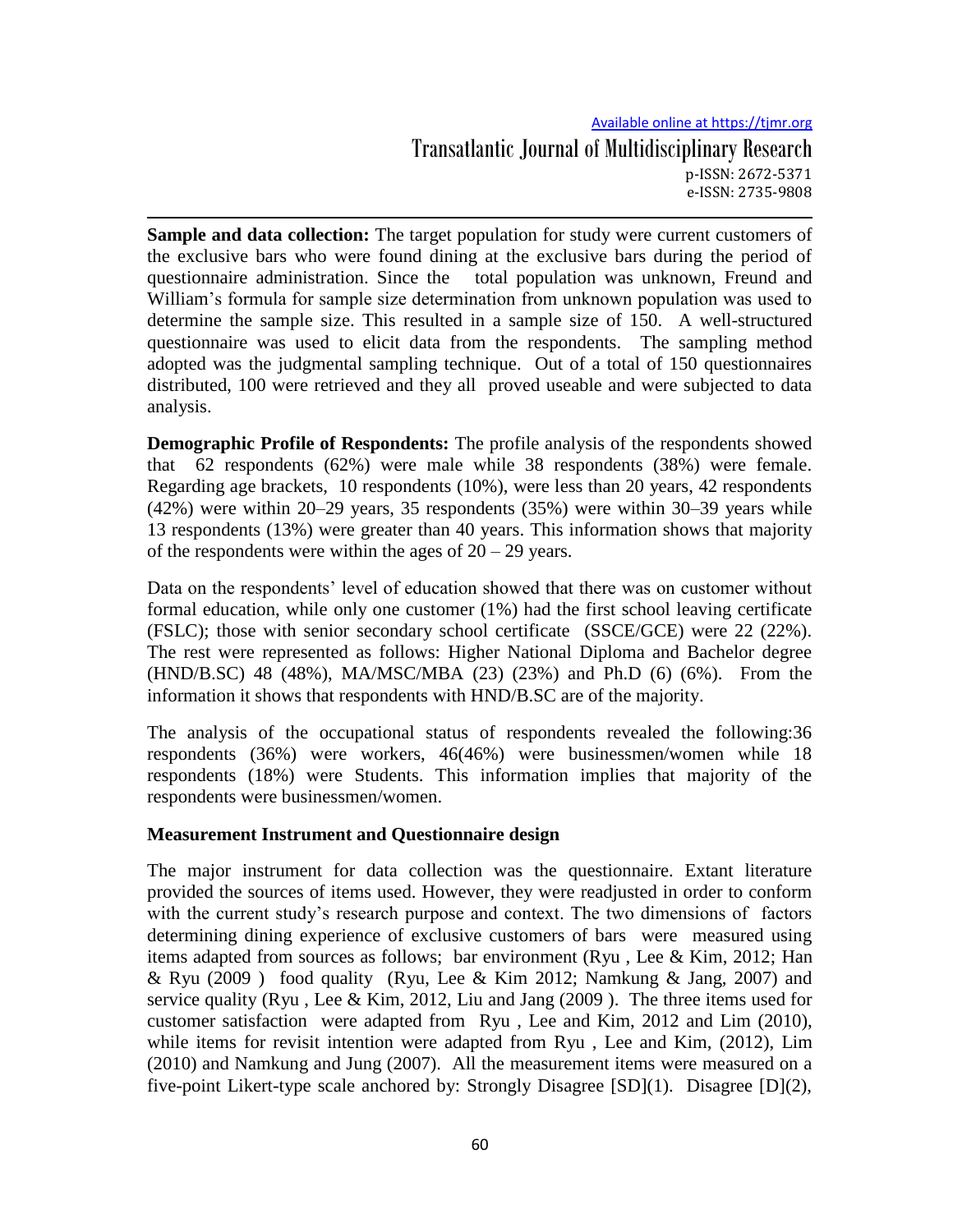Transatlantic Journal of Multidisciplinary Research p-ISSN: 2672-5371 e-ISSN: 2735-9808

Agree [A](3), Agree fairly strongly(4) and Strongly Agree [SA](5) to express the degree of agreement with the items or otherwise. **Research Results**

# **Reliability Analysis**

**Table 1 Reliability Statistics**

| Cronbach's | Cronbach's     | N of Items |
|------------|----------------|------------|
| Alpha      | Alpha Based on |            |
|            | Standardized   |            |
|            | Items          |            |
| .989       | .991           | 18         |

The reliability of the 14-item research instrument was ascertained with Cronbach Alpha.The value of the Cronbach Alpha is .991 as shown in Table 1. This value is above the threshold value of .7 as suggested by Nunnally and Bernstein (1994). This shows that the measuring instrument is internally consistent and therefore helpful and applicable in measuring opinions of customers of exclusive bars in the context of the determinant of the experiential value of customers and how it affects their intention to revisit the bars.

# **Discriminant Validity**

#### **Table 2 Correlation Matrix**

|             |            | <b>BAE</b> | <b>FOQ</b> | <b>SRQ</b> | CUS   | <b>RVI</b> |
|-------------|------------|------------|------------|------------|-------|------------|
|             | <b>BAE</b> | 1.000      | .923       | .859       | .895  | .908       |
|             | <b>FOQ</b> | .923       | 1.000      | .852       | .869  | .891       |
| Correlation | <b>SRQ</b> | .859       | .852       | 1.000      | .802  | .834       |
|             | CUS        | .895       | .869       | .802       | 1.000 | .951       |
|             | RVI        | .908       | .891       | .834       | .951  | 1.000      |

The correlation matrix shown in Table 2 above was used to determine the discriminate validity of the study instrument. Hair Jr, Black, Babin, and Anderson, (2010, p.126) defined discriminant validity as the "the degree to which two conceptually similar concepts are distinct". Fornell and Larker (1981) is of the view that the descriminant validity occurs if the diagonal elements are higher than all the off-diagonal elements in their columns and rows. This requirement is ascertained in Table 2, thus confirming the discriminant validity.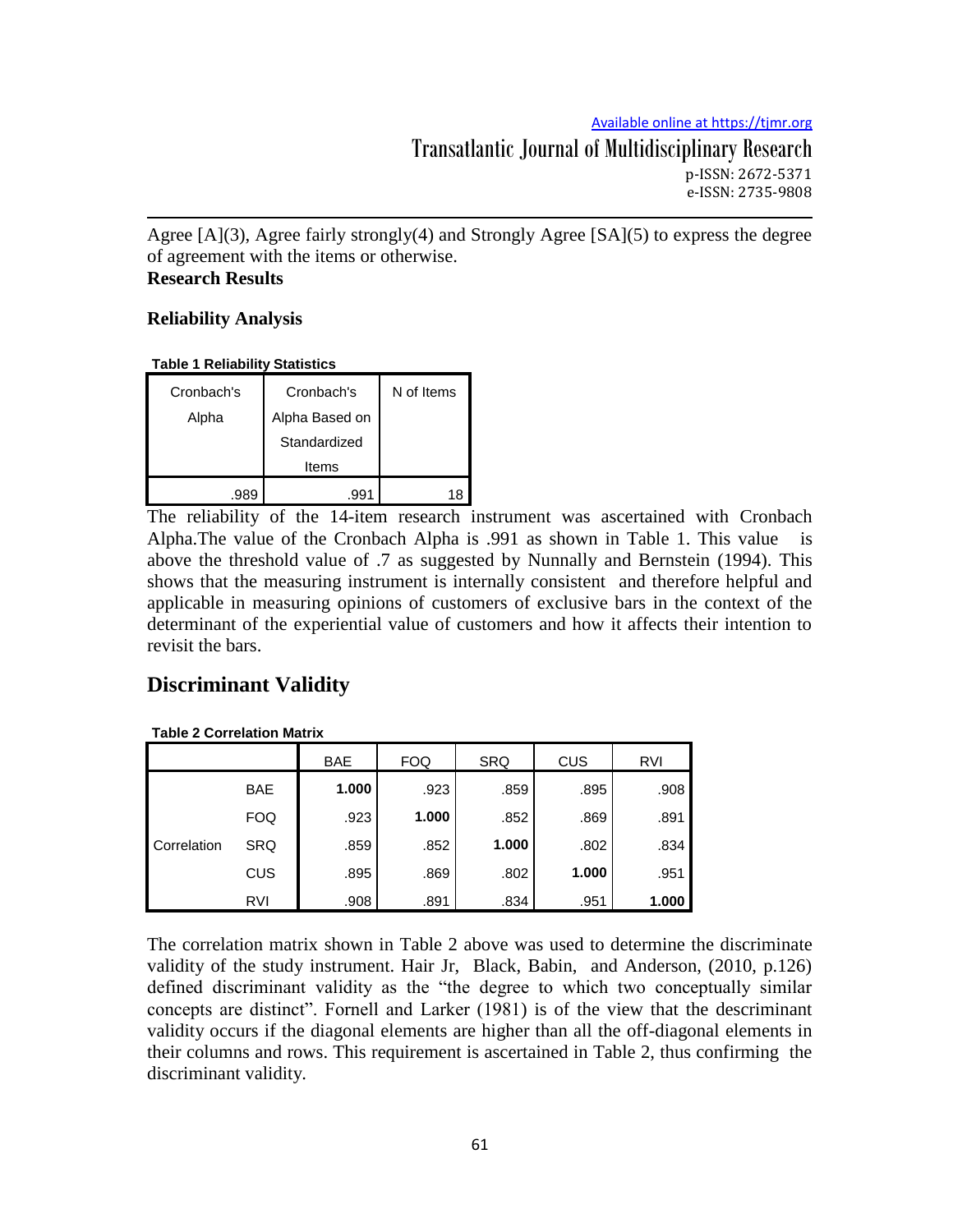# **Sampling Adequacy**

#### **Table 3 KMO and Bartlett's Test**

| Kaiser-Meyer-Olkin Measure of Sampling Adequacy. | .847               |                 |
|--------------------------------------------------|--------------------|-----------------|
|                                                  | Approx. Chi-Square | 665.455         |
| <b>Bartlett's Test of Sphericity</b>             |                    | 10 <sub>l</sub> |
|                                                  | Sia.               | .000            |

The Exploratory Factor Analysis (EFA) performed on 18 exploratory items of determinants of dining experience and revisit intention as specified in the conceptual model in Figure 1 for the conduct of the KMO and Bartlett's Test is shown in Table 3. Bartlett's test of sphericity is significant at *pv*=.000 and KMO measure of sampling adequacy is .847 which is far greater than 0.5 that has been suggested as a minimum level by Kasser (as cited in Wong & Musa 2010, p. 3417).

# **Data Analyses**

To ascertain the effect of the study dimensions on exclusive bar customers' revisit intention, the hypothesized relationships were subjected to statistical analysis using Multiple regression analysis.

Table 4 Multiple Regression analysis showing the effect of bar environment, food quality and service quality on customers' revisit intention.

|  | <b>Table 4 Model Summary</b> |  |
|--|------------------------------|--|
|  |                              |  |

| Model |                     | R Square | Adjusted R | Std. Error of the |
|-------|---------------------|----------|------------|-------------------|
|       |                     |          | Square     | Estimate          |
|       | $.897$ <sup>a</sup> | .804     | 798        | ا 23438.          |

a. Predictors: (Constant), Service Quality, Bar Environment, Food **Quality** 

#### **Table 5 ANOVA<sup>a</sup>**

| Model |            | Sum of Squares | df | Mean Square |         | Sig.              |
|-------|------------|----------------|----|-------------|---------|-------------------|
|       | Regression | 21.407         | っ  | 7.136       | 129.897 | .000 <sup>b</sup> |
|       | Residual   | 5.219          | 95 | .055        |         |                   |
|       | Total      | 26.626         | 98 |             |         |                   |

a. Dependent Variable: Revisit Intention

b. Predictors: (Constant), Service Quality, Bar Environment, Food Quality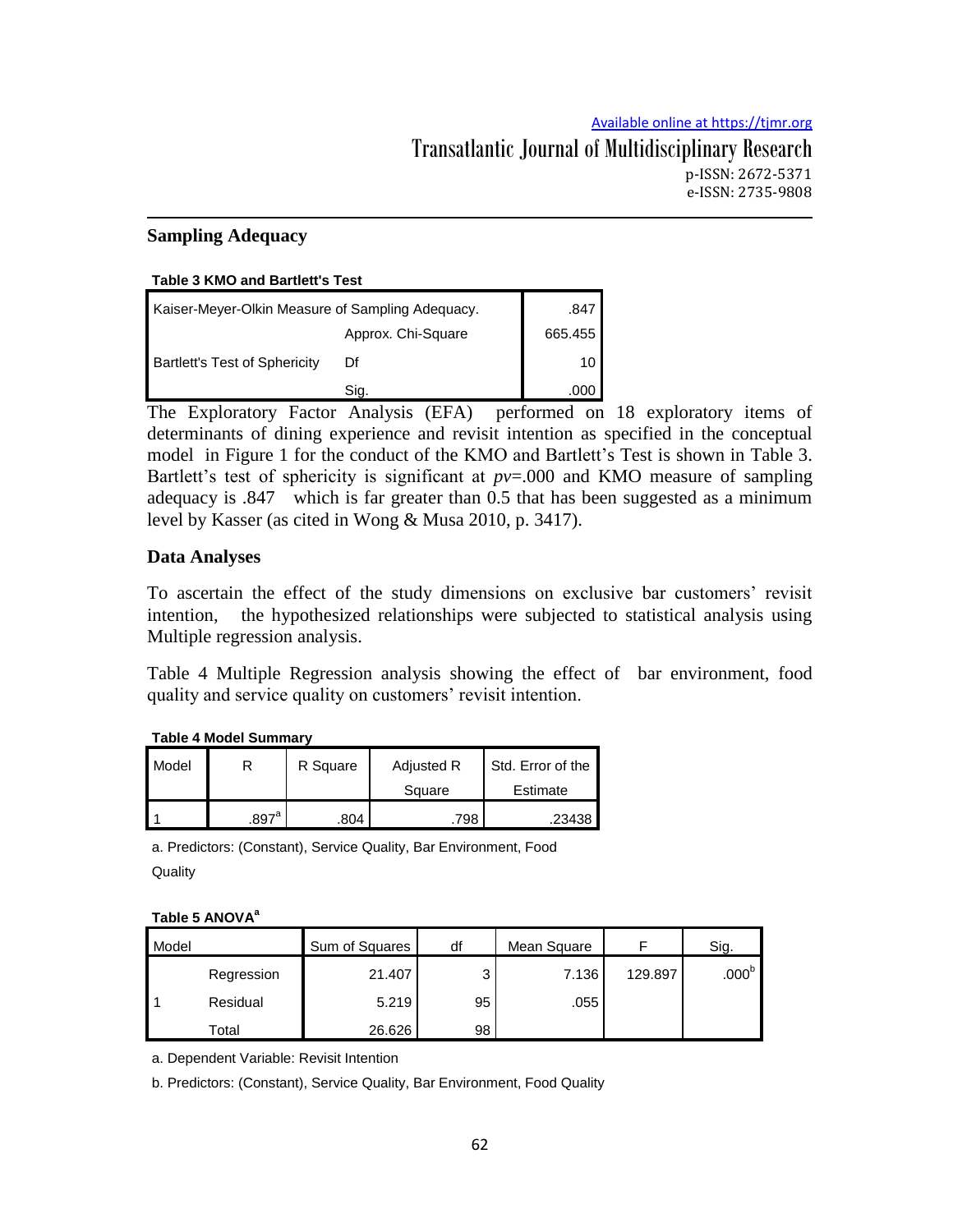## Transatlantic Journal of Multidisciplinary Research p-ISSN: 2672-5371 e-ISSN: 2735-9808

|       | Table 6 Coefficients <sup>a</sup> |                                    |            |              |       |      |
|-------|-----------------------------------|------------------------------------|------------|--------------|-------|------|
| Model |                                   | <b>Unstandardized Coefficients</b> |            | Standardized |       | Sig. |
|       |                                   |                                    |            | Coefficients |       |      |
|       |                                   | в                                  | Std. Error | <b>Beta</b>  |       |      |
|       | (Constant)                        | .860                               | .287       |              | 2.995 | .004 |
| 1     | <b>Bar Environment</b>            | .365                               | .081       | .318         | 4.503 | .000 |
|       | <b>Food Quality</b>               | .312                               | .061       | .486         | 5.126 | .000 |
|       | <b>Service Quality</b>            | .145                               | .071       | .166         | 2.044 | .044 |

a. Dependent Variable: Revisit Intention

#### **Multiple Regression Analysis**

Table 5 and 6 shows the multiple regression analysis which shows that un-standardized beta (β) of bar environment, food quality and service quality are: (β = 0.365), β = 0.312) and ( $\beta$  = 0.145) respectively, while value of R square = 0.804, F = 128.897 & *p*=.000< 0.05. This specifies that bar environment, food quality and service quality explains 80.4% variation in revisit intention to exclusive bars, at the GRA in the Garden City of Port Harcourt, Nigeria.

The result of the regression analysis shows that the three marketing attributes of the exclusive bars in influencing their customers' behavioural intentions made significant contribution to explaining the dependent variable (see Table 5and 6). The three significant factors are: bar environment,  $\beta = 0.365$ , p=0.000 < 0.05) food quality  $\beta$  = 0.312, p=0.000 < 0.05) and service quality β = 0.145, p=0.044 < 0.05) considering their respective degree of contribution.

This implies that all the variables made significant unique contribution to the equation.

Therefore the model can be written as:

Customers Revisit Intention =  $0.365(BE) +0.312(FQ) +0.145(SQ) -0.350$ 

The model suggest that by associating any of the three marketing attributes of an exclusive bar brand, the empirical model can increase the level of customers' intention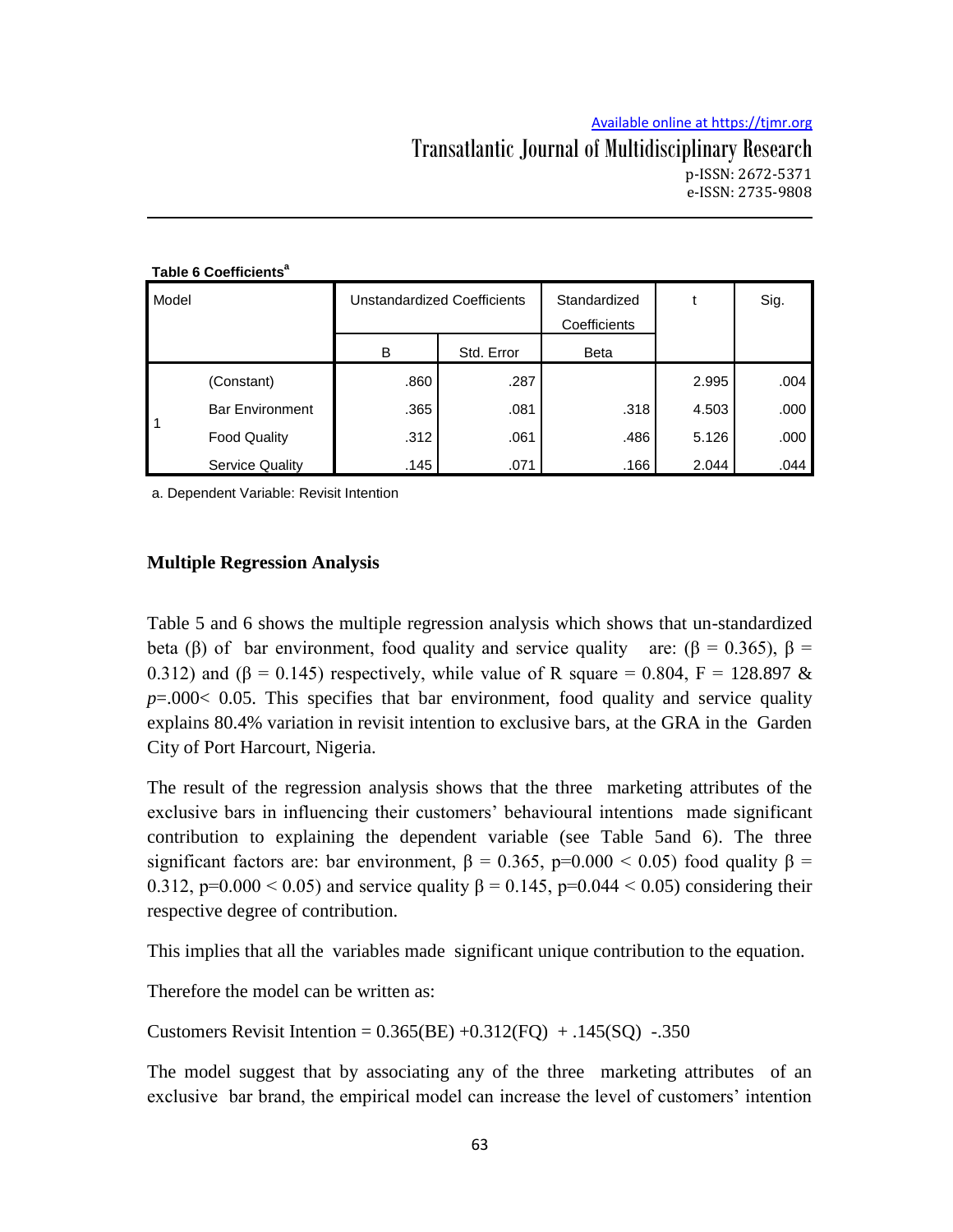Available online at https://tjmr.org Transatlantic Journal of Multidisciplinary Research p-ISSN: 2672-5371 e-ISSN: 2735-9808

to revisit the bar when other things remain constant. Accordingly therefore, changes in bar environment of each exclusive bar brand can have the biggest influence on level of customers intention to revisit the bar for patronage as its beta co-efficient ( $\beta = 0.365$ ,  $p=0.000 < 0.05$ ) is the highest and significant, followed by food quality ( $\beta = 0.312$ , p=0.000 < 0.05) and service quality  $\beta$  = (0.145, p=0.044 < 0.05).

#### **Testing of hypotheses 1, 2 and 3**

#### **Decision Rule**

If  $PV < 0.05 = Hypothesis$  is supported  $PV > 0.05$  = Hypothesis is not supported

**Hypothesis one**: The outcome of analysis show that bar environment had significant effect on customers' revisit intentions to the bars ( $\beta = 0.365$ , p=0.000 < 0.05).

**Hypothesis two:** The result of analysis show that food quality had significant effect on customers' revisit intentions to the bars ( $\beta = 0.312$ , p=0.000 < 0.05).

**Hypothesis three:** The result of analysis show that service quality had significant effect on customers' revisit intentions to the bars ( $\beta = 0.145$ , p=0.044 < 0.05).

#### **Hypothesis four**

The results showed that the three hypotheses were all supported.

| Model |                        | Unstandardized Coefficients |            | Standardized<br>Coefficients |       | Sig. |
|-------|------------------------|-----------------------------|------------|------------------------------|-------|------|
|       |                        | в                           | Std. Error | <b>Beta</b>                  |       |      |
|       | (Constant)             | .860                        | .243       |                              | 3.541 | .001 |
| -1    | <b>Bar Environment</b> | .056                        | .069       | .044                         | .814  | .418 |
|       | <b>Food Quality</b>    | .400                        | .051       | .565                         | 7.771 | .000 |
|       | <b>Service Quality</b> | .368                        | .060       | .381                         | 6.129 | .000 |

**Table 7 Coefficients<sup>a</sup>**

a. Dependent Variable: Customer Satisfaction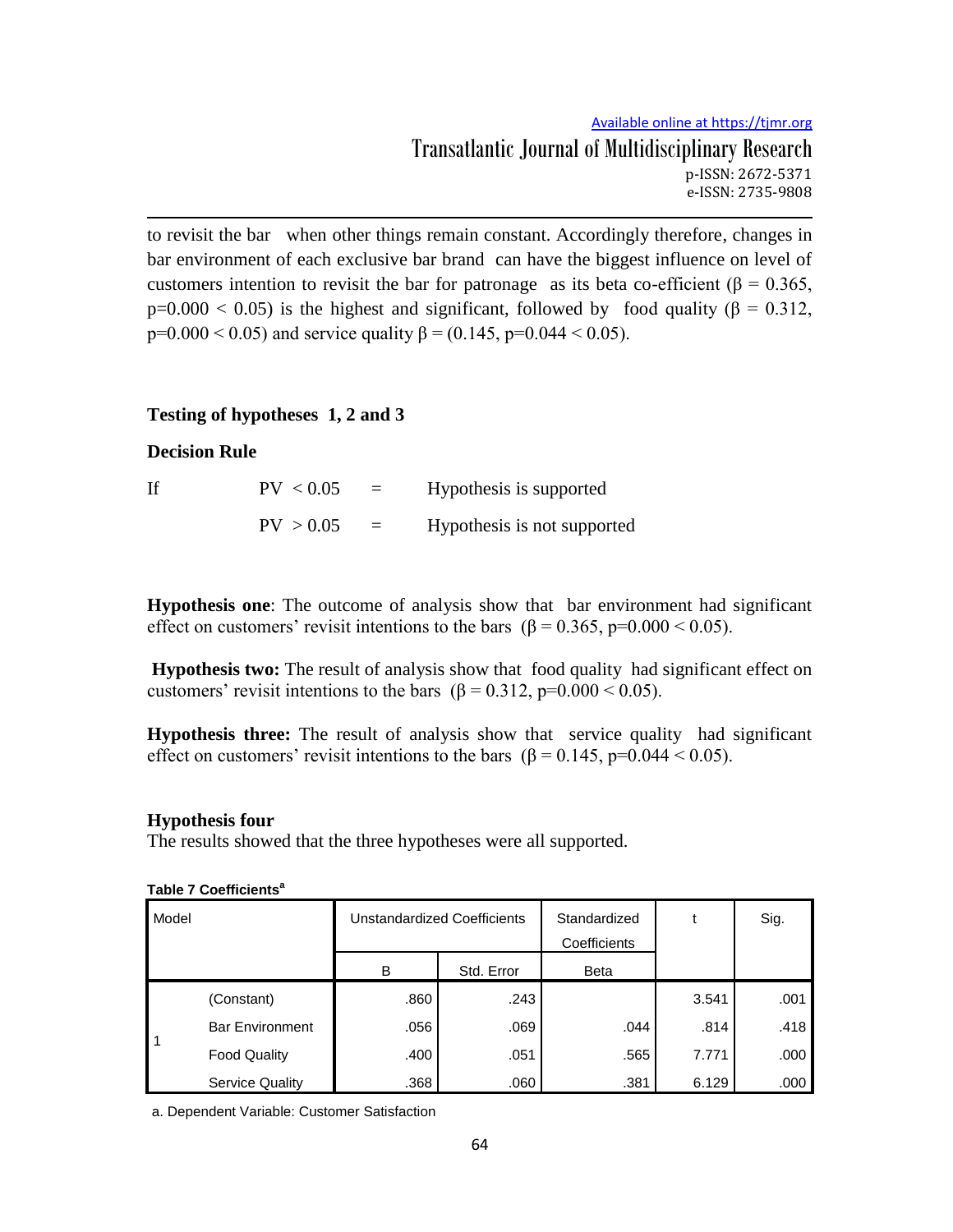## Transatlantic Journal of Multidisciplinary Research p-ISSN: 2672-5371 e-ISSN: 2735-9808

| Model |                              | <b>Unstandardized Coefficients</b> |            | Standardized<br>Coefficients |        | Sig. |
|-------|------------------------------|------------------------------------|------------|------------------------------|--------|------|
|       |                              | B                                  | Std. Error | <b>Beta</b>                  |        |      |
|       | (Constant)                   | .470                               | .284       |                              | 1.656  | .101 |
|       | <b>Bar Environment</b>       | .340                               | .076       | .296                         | 4.499  | .000 |
|       | <b>Food Quality</b>          | .130                               | .072       | .203                         | 1.805  | .074 |
|       | <b>Service Quality</b>       | $-0.022$                           | .078       | $-0.025$                     | $-282$ | .779 |
|       | <b>Customer Satisfaction</b> | .454                               | .113       | .500                         | 4.030  | .000 |

#### **Table 8 Coefficients<sup>a</sup>**

a. Dependent Variable: Revisit Intention

From table 7, the regression coefficient a= .86(under the column labelled "B"), while the standard error for the regression coefficient  $s_a = 0.24$ . From Table 8, the second regression coefficient table, b=.45 while  $s<sub>b</sub> = 11$ . The substitution of these values into the table to conduct the Sobel test for mediation, leads to the result as presented in Table 9. As shown in Table 9, the test statistic for the Sobel test is 2.695 with an associated *p*value= 0.007. The fact that the p-value is  $< 0.05$  is an indication that the association between the independent variables(dinning factors) and the dependent variable (revisit intention) is reduced significantly by the inclusion of the mediating variable (customer satisfaction) in the model. This shows that there is a clear evidence of mediation. Accordingly, we conclude that hypothesis 3 is supported

From the foregoing, all the hypotheses (H1, H2, H3 and H4) were supported.

#### **Discussion of Results**

The results shown in Table 6, provide support for the three hypotheses (H1, H2& H3) conceived for the study. **Hypothesis 1** showed a significant effect of bar environment on customers' revisit intentions to the bars ( $\beta = 0.365$ , p=0.000 < 0.05). Therefore, H1 is supported. This finding is consistent with the findings of Chen and Hsieh(2011).

**Hypothesis 2** posited a significant effect of food quality on customers' revisit intentions to the bars. With  $\beta = 0.312$ , p=0.000 < 0.05, the effect is significant. This result is consistent with the prediction of H2 and is therefore supported. Thus, a higher level of food quality provided by bars is associated with a high propensity by customers to revisit the bars for patronage.

This finding is consistent with the finding of Nwaokah and Nne (2018) and Mattila (2001).

**Hypothesis 3** posited a significant effect of service quality t on customers' revisit intentions to the bars. With  $\beta = 0.145$ , p=0.044 < 0.05, the effect is significant. This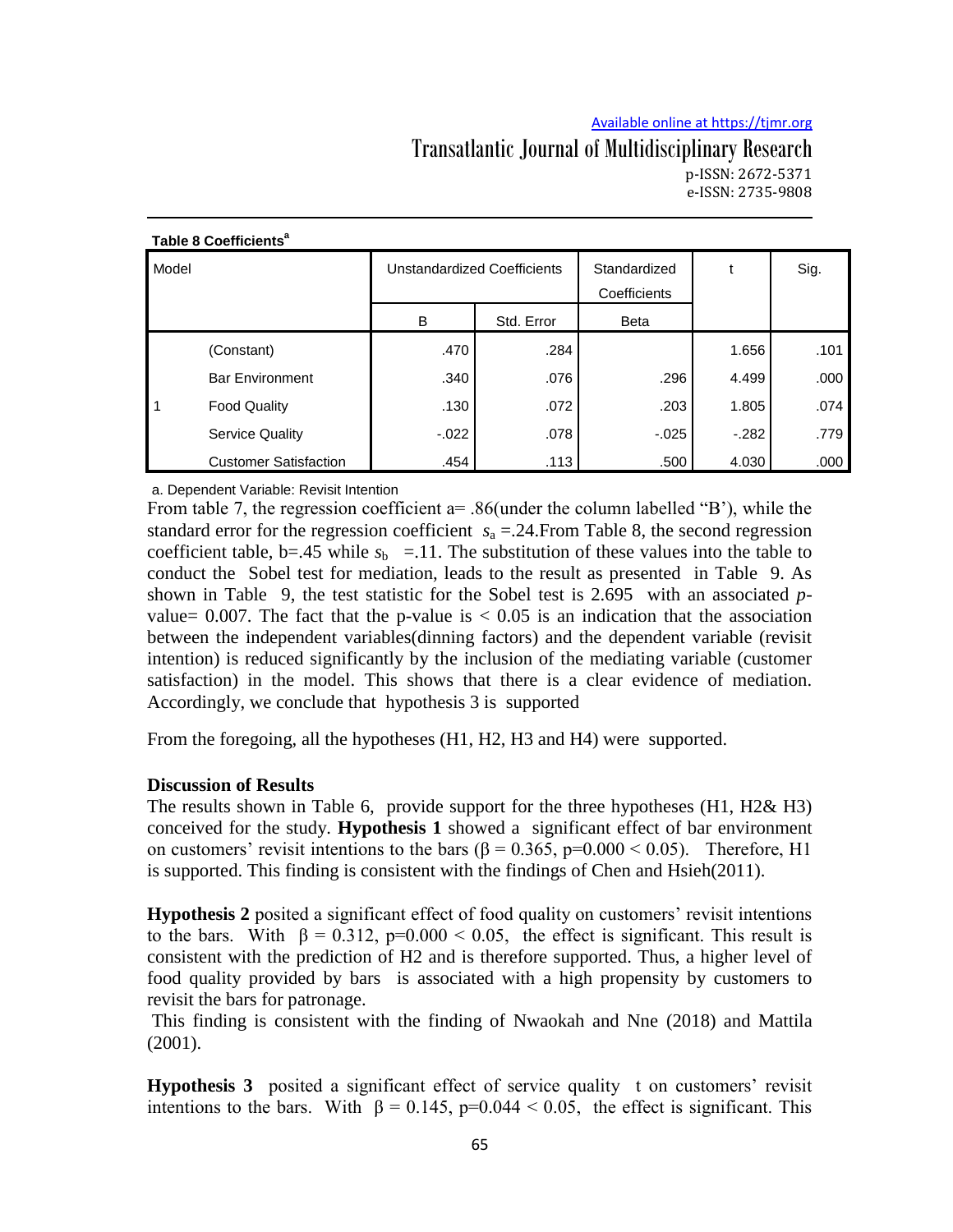result is consistent with the prediction of H3 and is therefore supported. Thus, a higher level of service quality provided by bars is associated with a high propensity by customers to revisit the bars for patronage. This finding is consistent with the finding of Josiam (2004. Vijayvargy (2014); Tripathi and Dave (2014) and Ramseook-Munhurrun (2012).

**Hypothesis 4:** The result of the Sobel test shows that the test statistic is 2.695 while the *p-*value is 0.007>.050 which means that the association between bar environment, food quality and service quality is reduced significantly because the observed *p*-value falls below the established alpha value of .05. The findings of this study show that customer satisfaction mediates the relationship between dinning experience determinants and customers' revisit intention to bars indirectly through the mechanism and framework of customer satisfaction. This finding is inconsistent with Rather and Sharma (2017)

## **Conclusion**

The empirical study examined the effect of factors shaping the dinning experience of customers at exclusive bars in the hospitality segment of the tourism market in the Garden City of Port Harcourt, Rivers State, Nigeria with customer satisfaction mediating the outcome of the intervention. To test the hypotheses, data were collected from current customers of the exclusive bars who were patronising the bars at the time of questionnaire administration at the new Government Reserved Area in the Garden City of Port Harcourt. The empirical results supported all the posited research hypotheses significantly.

An important finding of the study is the fact that bar environment has stronger effect on customers' intention to revisit the exclusive bars  $\beta = 0.365$ ) than food quality ( $\beta =$ 0.312) and service quality  $\beta = 0.145$ . The reason is not far-fetched. This is because for an exclusive bar operating in a GRA, customers expect a more relaxed and well conducive bar atmosphere to enhance their dining experience.

In conclusion therefore, the outcome of the research indicates that bar environment, food quality and service quality constitute important determinants of customers' behavioural intentions such as revisiting the exclusive bars in an exclusive area of the city. It is very important for entrepreneurs desiring to operate in the hospitality industry to among other things first determine the factors that appear attractive to their identified target market and ensure they are provided. The findings of this empirical study have purposeful and fruitful implications to both academicians and entrepreneurs(the practitioners).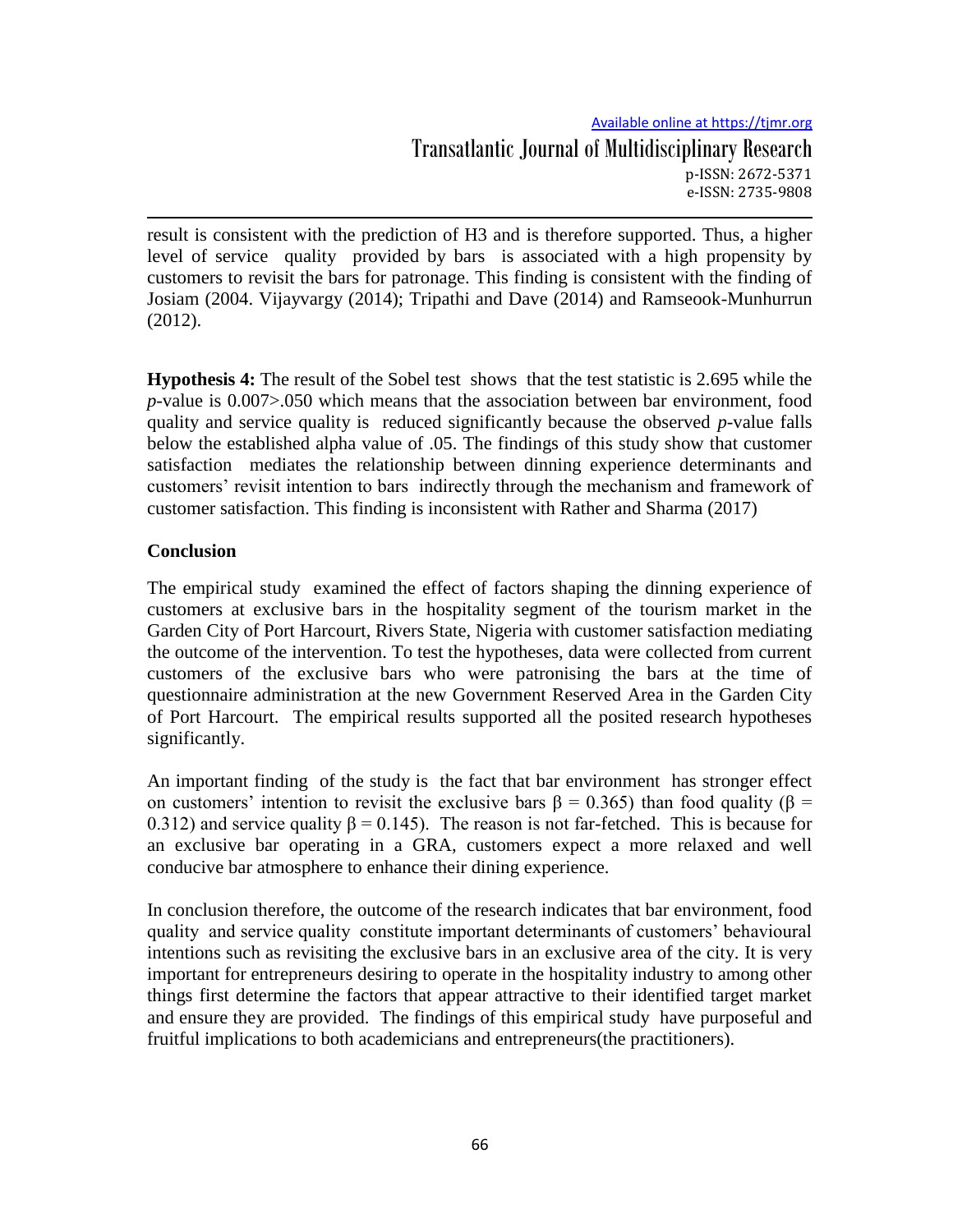#### **Study Implications**

The effect of the principal factors determining revisit intention in the bar sector of the hospitality industry is a novel contribution in the context of Nigeria. Entrepreneurs operating bars in the hospitality industry should utilise their scarce resources on developing capabilities on cosy bar environment, food quality and service quality. This will enhance customer satisfaction which is capable of promoting customers' revisit intentions. Efforts made in promoting these bar brand attributes will engender competitive advantage and improve the overall firm performance for the exclusive bars.

### **Limitations and Future Research**

The fact that the sample unit for this study was limited to Nigerians who dined out at the exclusive bars may hinder the quest to generalize the research findings. Further research should involve tourists who visit Rivers State from foreign countries.

#### **References**

- Ali, F. & Amin, M. (2014). The influence of physical environment on emotions,customer satisfaction and behavioural intentions in Chinese resort hotel industry. *Journal for Global Business Advancement*, 7(3), 249–266.
- Amould, E.J., Prıce L.L. and Tierney P. (1998), "Communicative Staging of the Wilderness Servicescape", *The Service Industries Journal,* 18 (3), 90-115.
- Bae, S., Slevitch, L., & Tomas, S  $\mid$  (2018) The effects of restaurant attributes on satisfaction and return patronage intentions: Evidence from solo diners' experiences in the United States, *Cogent Business & Management, 5(1), 1493903*
- Banerjee S & Singhania S. (2018) Determinants of Customer Satisfaction, Revisit Intentions and Word Of Mouth in the Restaurant Industry – Study Conducted In Selective Outlets of South Kolkata. *International Journal of Business and Management Invention (IJBMI) , 07 (06), 63–72*
- Bitner, M. J. (1992). Servicescapes: The impact of physical surroundings on customers and employees. *Journal of Marketing, 56*(2), 57-71.
- Bitner, M. J., & Hubbert, A. R. (1994). Encounter satisfaction versus overall satisfaction versus quality: The customer's voice. In R. T. Rust & R. L. Oliver (Eds.),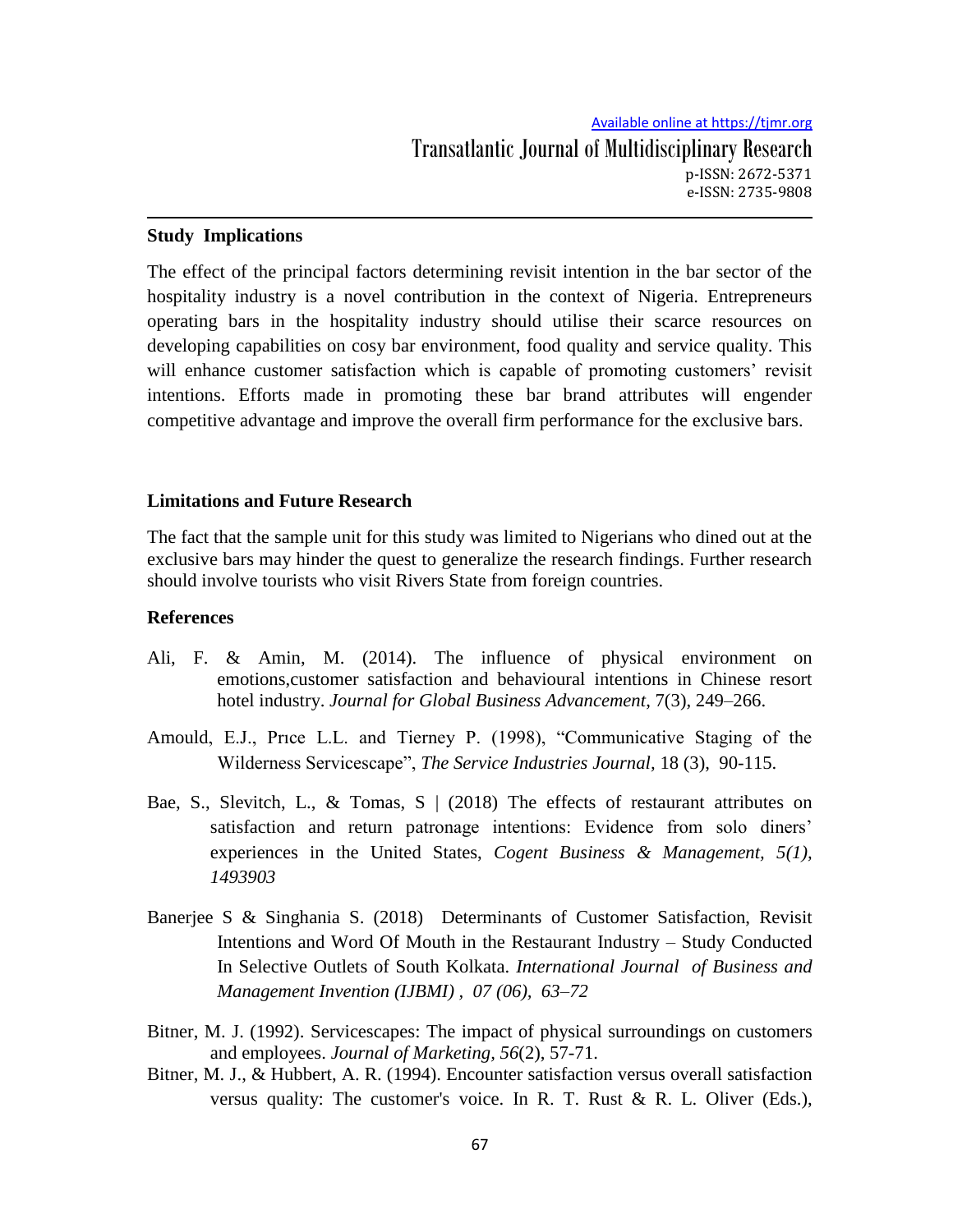Service quality: New directions in theory and practice (72-94).Thousand Oaks, CA: Sage.

- Bitter, M. J., & Hubbert, A. R. (1994). *Encounter satisfaction versus overall satisfaction versus service quality: the consumer's voice.* Thousand Oaks, CA: Saga Publications
- Brady, M. K., & Cronin, J. J. (2001). Some new thoughts on conceptualizing perceived service quality: A hierarchical approach. *Journal of Marketing, 65*(3), 34-49.
- Chebat, J., & Michon, R. (2003). Impact of ambient odors on mall shoppers' emotions, cognition, and spending. *Journal of Business Research, 56*, 529-539.
- Chen, H.-S., & Hsieh, T. (2011). The effect of atmosphere on customer perceptions and customer behavior responses in chain store supermarkets. *African Journal of Business Management, 5*(24), 10054-10066.
- Chow, I. H., Lau, V. P., Lo, T. Y., Sha, Z., & Yun, H. (2007). Service quality in restaurant operations in China: Decision- and experiential-oriented perspectives. *International Journal of Hospitality Management*, *26*(3), 698-710.
- Cronin, J. J., & Taylor, S. A. (1992). Measuring service quality: A re-examination and extension. Journal of Marketing, 56(3), 55.
- Darley, W., Luethge, D., & Thatte, A (2008) Exploring the relationship of perceived automotive salesperson attributes, customer satisfaction and intentions to automotive service department patronage: The moderating role of customer gender. Journal of Retailing and Consumer Services 15(6):469-479
- Diab, D.M.E., Mohammed, H.E., Mansour, E.H., Saad, O(2016). Investigating the impact of key dimensions of service quality on customers' satisfaction and loyalty: Evidences from the restaurant industry in Sudan. *Marketing and Branding Research 3(2016) 153-165.*
- Ekeke, J.N & Olori, W.O.(2020) Nigerian tourism industry and global competiveness: constraints and opportunities. Transatlantic Journal of Multidisciplinary Research, 2 (1/2), 182-199.
- Fornell, C., & Larcker, D.F., (1981). Evaluating structural equation models with unobservable variables and measurement error. *Journal of Marketing Research. 18(1), 39-50.*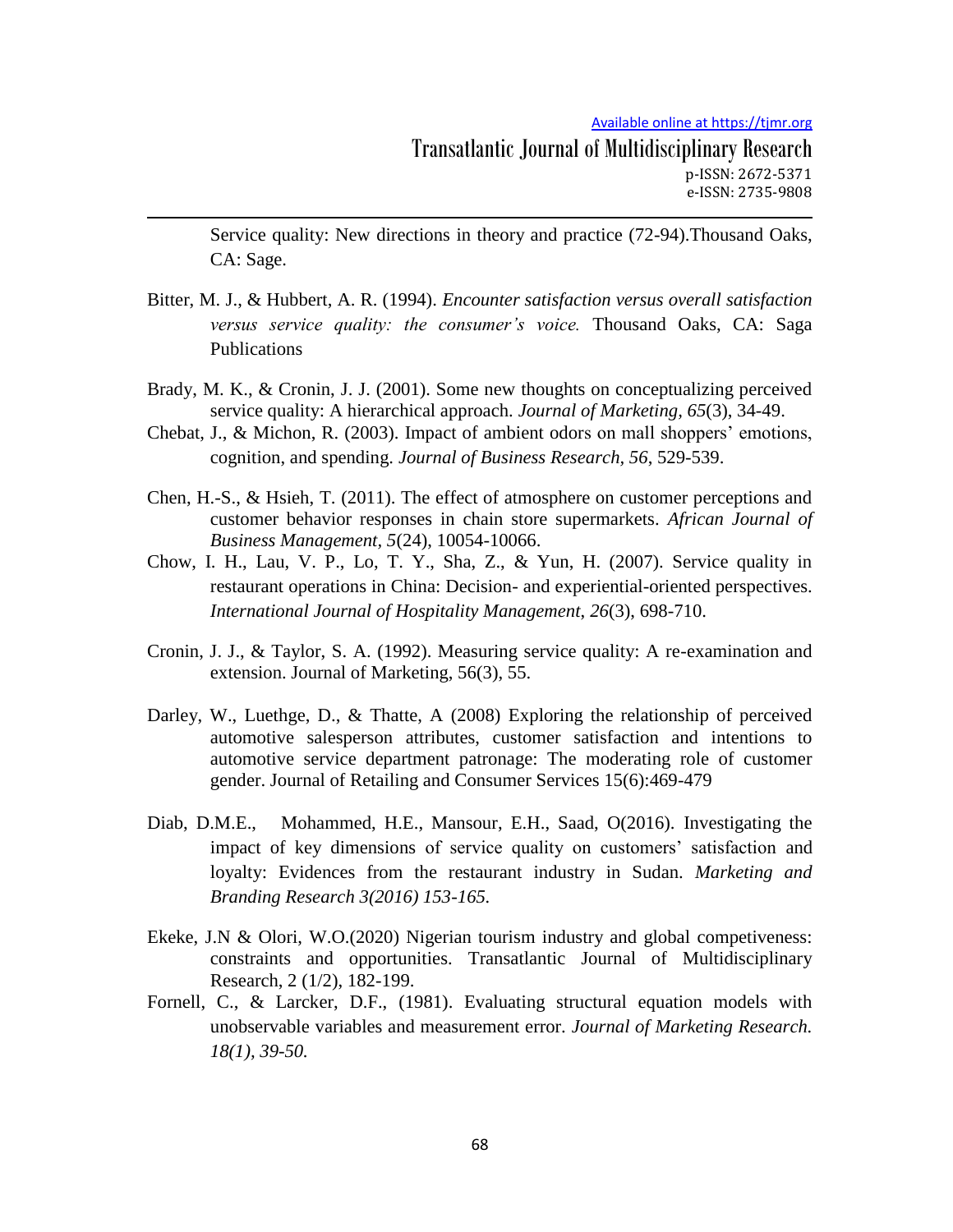- Fornell, C., Johnson, M. D., Anderson, E. W., Cha, J., & Bryant, B. E. (1996). The American customer satisfaction index: Nature, purpose, and findings. *Journal of Marketing, 60(4), 7–18.*
- Goyal, N.P.& Singh, (2007). Consumer perception about fast food in India: an exploratory study", *British Food Journal*, 109 (2),182 – 195.
- Hair, J.F.; Black, W.C.; Babin, B.J.; Anderson, R.E. (2010)Multivariate Data Analysis, 7th ed.; Pearson: New York, NY,USA.
- Han, H., & Ryu, K. (2009). The roles of the physical environment, price perception, and customer satisfaction in determining customer loyalty in the restaurant industry. *Journal of Hospitality & Tourism Research, 33*(4), 487-510.
- Hui, M. K., Dube, L., & Chebat, J. (1997). The impact of music on consumer's reaction to waiting for services. *Journal of Retailing, 73*, 87-104.
- Inocencioa, J., Madamba, J.A.B., Mojicac, L.E., & Zapata, N.Jr (2016)Factors Affecting Resto-Bar Customer Satisfaction: Imperatives for Philippine Restaurateurs Pursuing Repatronage**.** *Journal of International Trade & Commerce, 12 (3), 1-22.*
- Jeong, J. & Seo, S. (2013). Importance of satisfaction with food for older adults' quality of life. *British Food Journal*, 116*(8),* 1276-1290.
- Josiam, B. M. (2014). Assessing quality of food, service, and customer experience at a restaurant: The case of a student run restaurant in the USA. Journal of Services Research, 14(1), 49-73.
- Kim, H. J., McCahon, C., & Miller, J. (2003). Assessing service quality in Korean casual-dining restaurants using Dineserv. *Journal of Foodservice Business Research, 6(1), 67-86.*
- Kim, H. S., Joung, H.W., Yuan, Y. H. E., Wu, C. K., & Chen, J. J. (2009). Examination of the reliability and validity of aninstrument for measuring service quality of restaurants. *Journal of Foodservice, 20(6), 280-286.*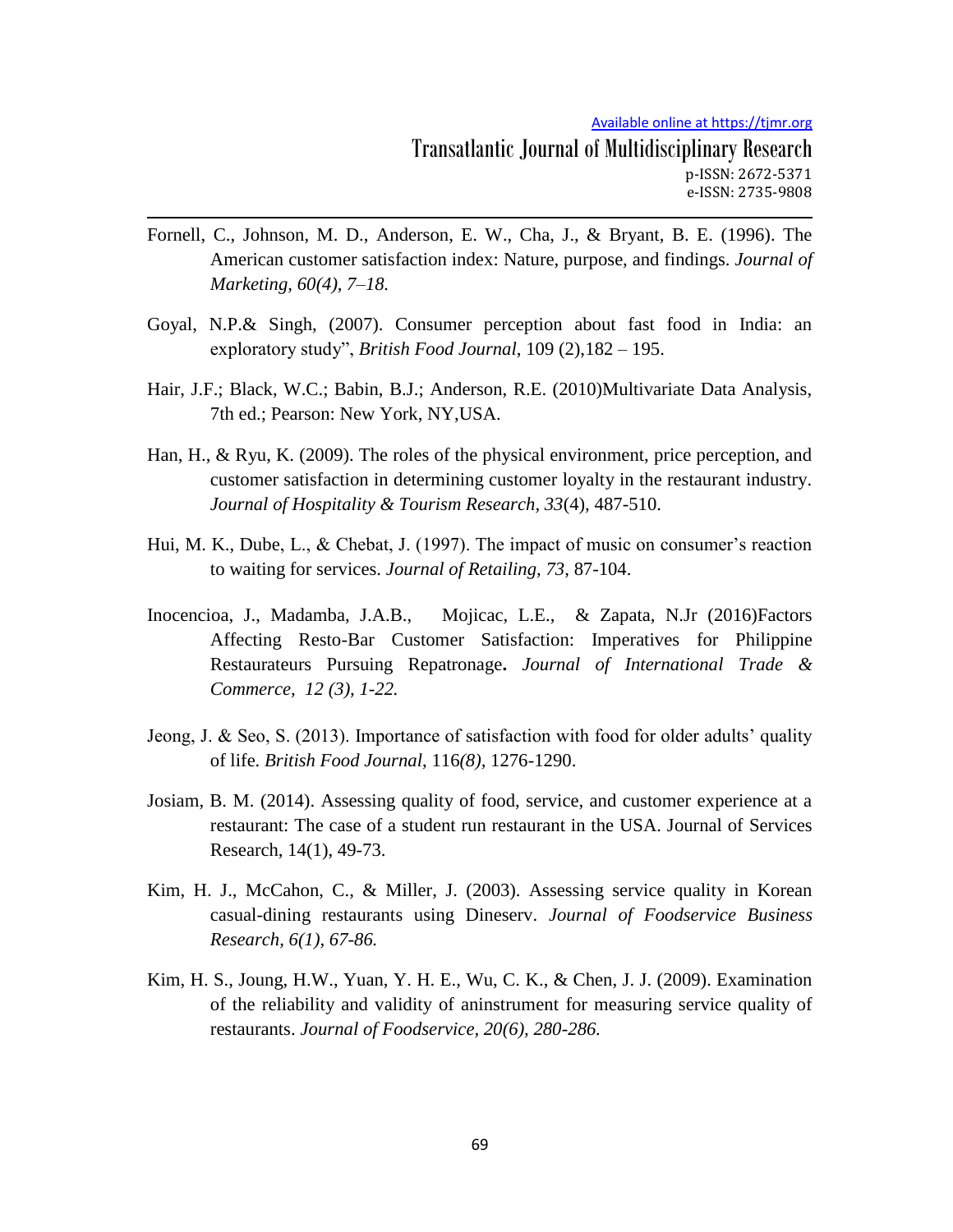- Kim, W. G., Ng, C. Y., & Kim, Y. S. (2009, March). Influence of institutional DINESERV on customer satisfaction, return intention, and word-of-mouth. *International Journal of Hospitality Management, 28*(1), 10-17.
- Ladhari, R. (2009). Service quality, emotional satisfaction, and behavioral intentions: A study in the hotel industry. *Managing Service Quality, 19(3), 308-331.*
- Lim, H. (2010). *Understanding American customer perceptions on Japanese food and services in the U.S.* Unpublished master's thesis, University of Nevada, Las Vegas.
- Mattila, A. S. (2001). Emotional bonding and restaurant loyalty. *Journal Cornell Hotel and Restaurant Administration Quarterly, 42* (6), 73–79.
- Namkung, Y., & Jang, S. (2007). Does food quality really matter in restaurants? Its impact on customer satisfaction and behavioural intentions. *Journal of Hospitality and Tourism Research, 31*(3), 387-409.
- Namkung, Y., & Jang, S. (2008). Are highly satisfied restaurant customers really different? A quality perception perspective. *International Journal of Contemporary Hospitality Management, 20*(2), 142-155.
- Noor, A. (2005). To what extend do the service quality and price influence customer decision making in choosing to fly with low cost airlines? , Bournemouth University.
- Nunnally, J. C., & Bernstein, I. H. (1994).*Psychometric theory*. 3rd ed. Sydney,Australia McGraw Hill.
- Nwokah, G, N., & Nne, K –A(2018) Predictory effect of food quality on patronage of quick-service restaurants in Port-Harcourt, Nigeria. *African Journal of Hospitality, Tourism and Leisure,Volume7(1)*
- Oliver, R. L. (1994). Conceptual issues in the structural analysis of consumption emotion, satisfaction, and quality: Evidence in a service setting. Advances in Consumer Research, 21(1), 16-22.
- Oliver, R.L. (1997). *Satisfaction: A behavioral perspective on the consumer.* New York: The McGraw-Hill Companies, Inc.
- Otengei, S.O., Changha, G & Kasekende, F., Ntayi , J.M (2014) Understanding key determinants of brand loyalty in full service restaurants in Uganda. *Advances in Hospitality and Tourism Research (AHTR) 2 (2), 79-107*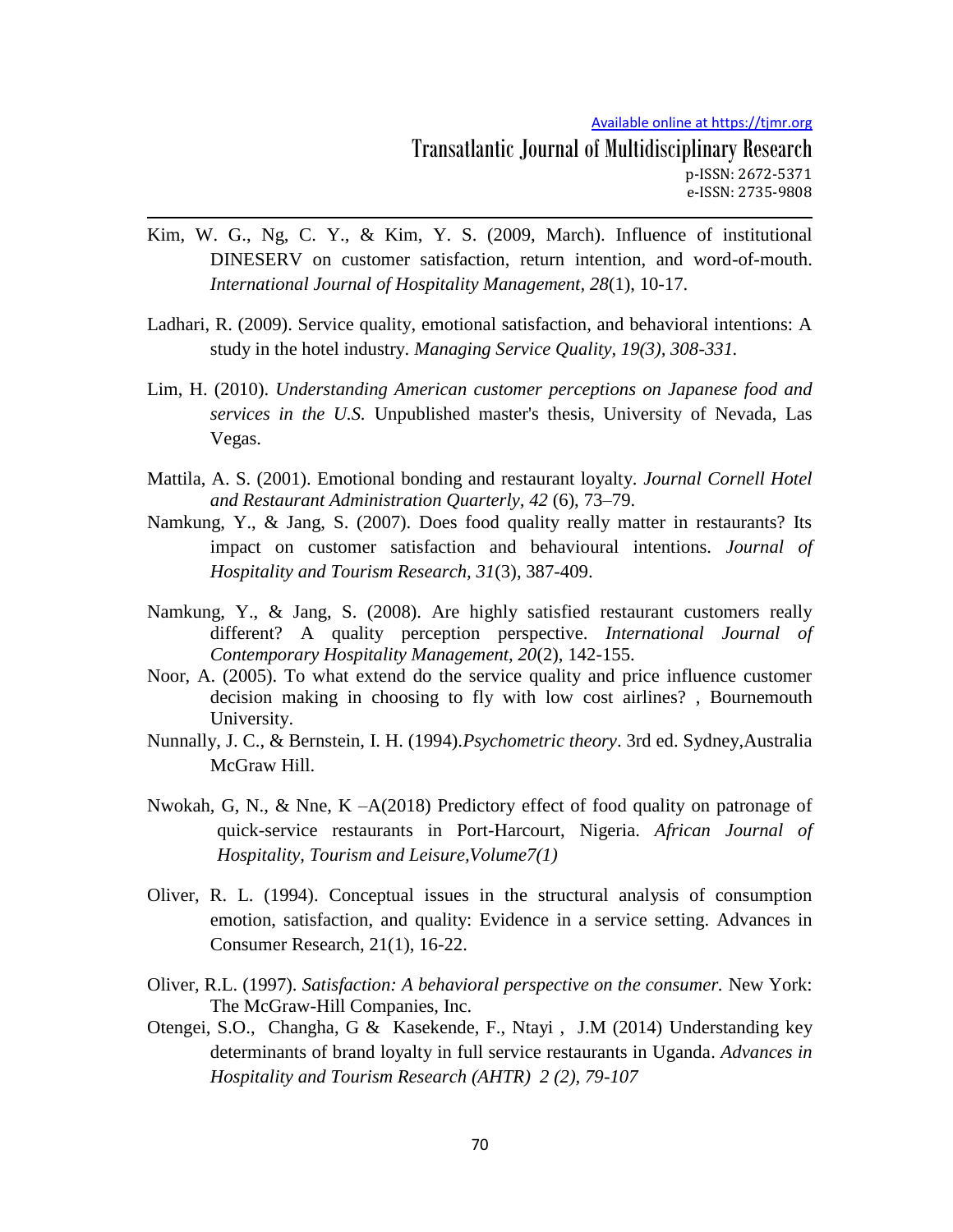- Parasuraman, A., Zeithaml, V. A., & Berry, L. L. (1988). SERVQUAL: A multiple-item scale for measuring consumer perception of service quality. *Journal of Retailing, 64(1), 12.*
- Rather, R.A & Sharma, J. (2017) The effects of customer satisfaction and commitment on customer loyalty: evidence from the hotel industry. JOHAR – Journal of Hospitality Application & Research *12 (2), 42-60.*
- Ryu, K. and Han H. (2011), "New or Repeat Customers: How Does Physical Environment Influence Their Restaurant Experience?", *International Journal of Hospitality Management*, 30(3), 599-611.
- Ryu, K. and Jang S. (2008a), "Dinescape: A Scale for Customers' Perception of Dining Environments", *Journal of Foodservice Business Research*, 11 (1), 2-22. DOI: 10.1080/15378020801926551.
- Ryu, K. and Jang S. (2008b) , Influence of restaurants' physical environments on emotion and behavioral intention, *The Service Industries Journal*, 28 (8), 1151- 1165, DOI: 10.1080/02642060802188023
- Ryu, K., & Jang, S. (2007). The effect of environmental perceptions on behavioral intentions through emotions: The case of upscale restaurants. *Journal of Hospitality of Tourism Reseach, 31*, 56-72.
- Ryu, K., & Jang, S. (2008). DINESCAPE: A scale for customers" perception of dining environments. *Journal of Foodservice Business Research, 11*(1), 2-22.
- Ryu, K., H. Han (2011), New or repeat customers: how does physical environment influence their restaurant experience? *International Journal of Hospitality Management,* 30 (3), 599-611.
- Ryu, K., Lee, H.-R., & Kim, W. G. (2012). The influence of the quality of the physical environment, food, and service on restaurant image, customer perceived value, customer satisfaction, and behavioral intentions. *International Journal of Contemporary Hospitality Management, 24*(2), 200 - 223.
- Soriano, D. R. (2002). Customers' expectations factors in restaurant: the situation in Spain. *International Journal of Quality and Reliability Management*, *19*(8/9), 1055-1067.
- Stevens, P., Knutson, B. & Patton, M. 1995. DINESERV: A tool for measuring service quality in restaurant. *Cornell Hotel and Restaurant Administration Quarterly*, 36(2):56–60.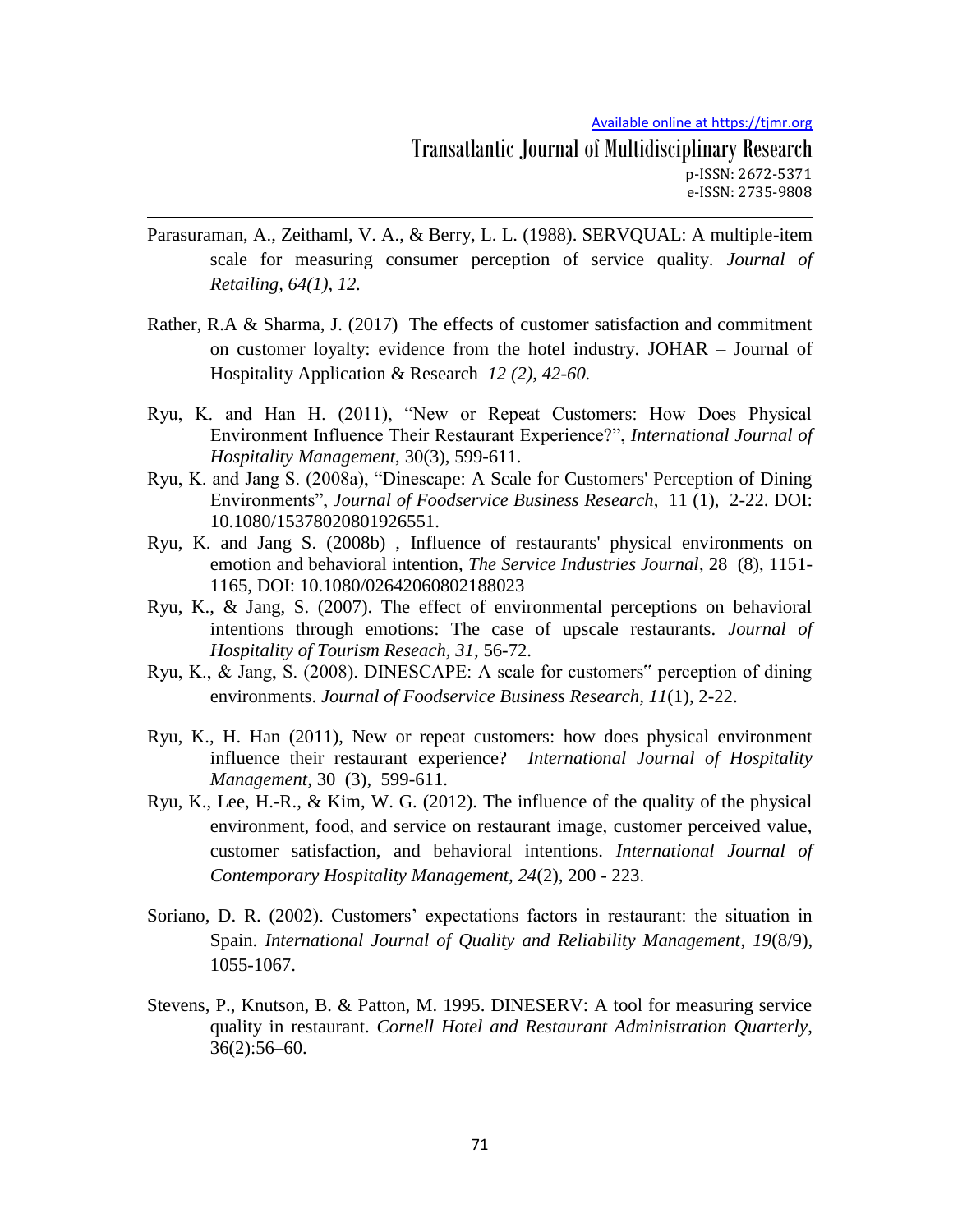- Stevens, P., Knutson, B., & Patton, M. (1995). Dineserv: A tool for measuring service quality in restaurants. *Cornell Hotel & Restaurant Administration Quarterly, 36(2), 56-60.*
- Sulek, J. M., & Hensley, R. L. (2004). The relative importance of food, atmosphere and fairness of wait: The case of full service-restaurant. *Cornell Hotel and Restaurant Administration Quarterly*, 45*(3),* 235-247.
- Tripathi, G., & Dave, K. (2014). Exploration of service quality factors in restaurant industry: A study of selected restaurants in New Delhi region. *Journal of Services Research, 14(1), 9-26.*
- Tse, D.K., & Wilton, P.C(1988). Models of consumer satisfaction formation: An extensive. Journal of . Marketing . Research. 25, 204–212
- Vanniarajan, T. (2009). Dineserv: A tool for measuring service quality in restaurants. *Journal of Marketing & Communication, 4(3), 41-52.*
- Vijayvargy, L. (2014). Measuring service quality using SERVQUAL: A case of restaurant chain*. International Journal of Management & Innovation, 6(2), 60- 72.*
- Wakefield, L. K., and Blodgett, J. G. (1994). The importance of servicescape in leisure service settings. *Journal of Service Marketing. 8(3), 66–76.*
- Wong, K.M & Musa, G (2011) Branding satisfaction in the Airline Industry: A Comparative Study of Malaysia Airlines and Air Asia. *African Journal of Business Management.5*(8) 3410-3423
- Young, J. A., Clark, P. W., & Mclntyre, F. S. (2007). An exploratory comparison of the casual dining experience. *Journal of Foodservice Business Research, 10*(3), 87- 105.
- Zeithamal, V. A., & Bitner, M. J. (1996). *Services marketing*. New York: McGraw-Hill International Editions.

#### Appendix

Table 9 Sobel test